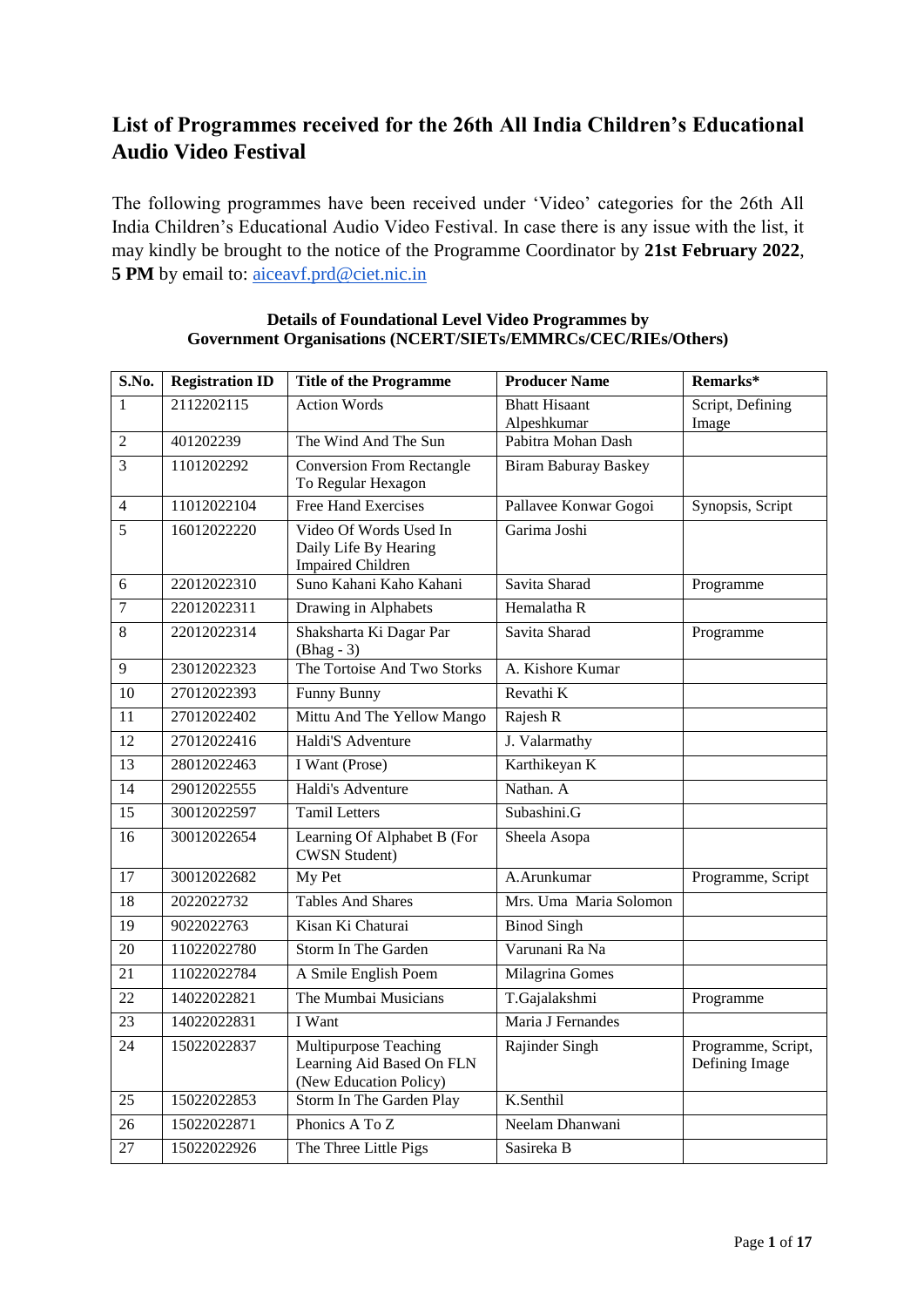| 28 | 16022022020 | Rimjhim Varshaa Rani         | ICT Studio, Regional<br>Institute of Education,<br>NCERT, Bhubaneswar |                           |
|----|-------------|------------------------------|-----------------------------------------------------------------------|---------------------------|
| 29 | 16022022106 | Three Little Goats           | Reina J Fernandes                                                     |                           |
| 30 | 16022022108 | बंदर और चिड़िया की कहानी     | Sujata Lochab                                                         | Fee Challan               |
| 31 | 16022022122 | साक्षरता की डगर पर (भाग - 4) | Savita Sharad                                                         |                           |
| 32 | 16022022127 | Gundrani Mukham              | A.Krishna Rao                                                         |                           |
| 33 | 16022022157 | A Little Turtle              | Kavita K Raut Dessai                                                  | Defining Image            |
| 34 | 17022022001 | बाघ का बच्चा:                | Mansukh Rathod                                                        | Script, defining<br>Image |
| 35 | 17022022002 | बहुत हुआ                     | Mansukh Rathod                                                        | Script, defining<br>Image |
| 36 | 17022022004 | मेरी किताब                   | Mansukh Rathod                                                        | Script, defining<br>Image |
| 37 | 17022022006 | सावन के गीत                  | Mansukh Rathod                                                        | Script, defining<br>Image |
| 38 | 17022022021 | Radha Aur Jaduie Basta       | Sujata Lochab                                                         | Fee Challan, Script       |

#### **Details of Preparatory Level Video Programmes by Government Organisations (NCERT/SIETs/EMMRCs/CEC/RIEs/Others)**

| S.No.           | <b>Registration ID</b> | <b>Title of the Programme</b>       | <b>Producer Name</b>       | Remarks*                               |
|-----------------|------------------------|-------------------------------------|----------------------------|----------------------------------------|
| $\mathbf{1}$    | 71220212               | Ped Paudhon Ki Dekhbhal             | Sheela Asopa               |                                        |
| $\overline{2}$  | 1912202110             | Wonderful                           | Revathi                    |                                        |
| $\overline{3}$  | 1912202111             | <b>Wonderful Waste</b>              | Revathi                    | Programme                              |
| $\overline{4}$  | 501202241              | The Way The World Looks             | Punith L                   | Programme                              |
| 5               | 601202244              | A Busy Month                        | Punith L                   | Programme, Script,<br>Synopsis         |
| 6               | 1001202278             | Swatantrata Ki Or                   | Punith L                   | Programme                              |
| $\tau$          | 14012022143            | DBT - Ek Pehal                      | Shivam Singh               |                                        |
| 8               | 18012022264            | Nasruddin's Aim                     | $\overline{C}$ . Sasikumar |                                        |
| $\overline{9}$  | 19012022268            | The Little Fir Tree                 | Prabhakaran M              |                                        |
| 10              | 21012022293            | The Attack of Green Devil           | K Harshith                 | Script, Defining<br>image, Undertaking |
| 11              | 22012022312            | Kahani Aur Uspar Charcha            | Savita Sharad              | Programme                              |
| 12              | 22012022313            | Shabd Ek Arth Anek                  | Savita Sharad              | Programme                              |
| 13              | 22012022316            | Chhotu's House                      | Hemalatha R                |                                        |
| 14              | 23012022325            | The Lion And The Rat                | A. Kishore Kumar           |                                        |
| $\overline{15}$ | 23012022327            | <b>Making Pots</b>                  | Hemalatha R                |                                        |
| 16              | 27012022417            | Who Will Be Ningthou?               | J. Valarmathy              |                                        |
| 17              | 27012022426            | The Magic Garden                    | Rajesh R                   |                                        |
| $\overline{18}$ | 28012022433            | What'S In The Mailbox               | Sh. Rakesh Kumar           | Undertaking,<br>Defining image         |
| 19              | 28012022456            | Helen Keller                        | Karthikeyan K              |                                        |
| 20              | 29012022485            | Folk Dances Of Goa                  | Mrs. Tanvi Amol Naik       | Defining Image                         |
| 21              | 29012022487            | Too Much Water, Too Little<br>Water | <b>Margaret Fernandes</b>  | Defining image                         |
| 22              | 29012022510            | <b>Operating A Computer</b>         | Kunal Shantaram Gosavi     | Defining image,<br>Fee receipt         |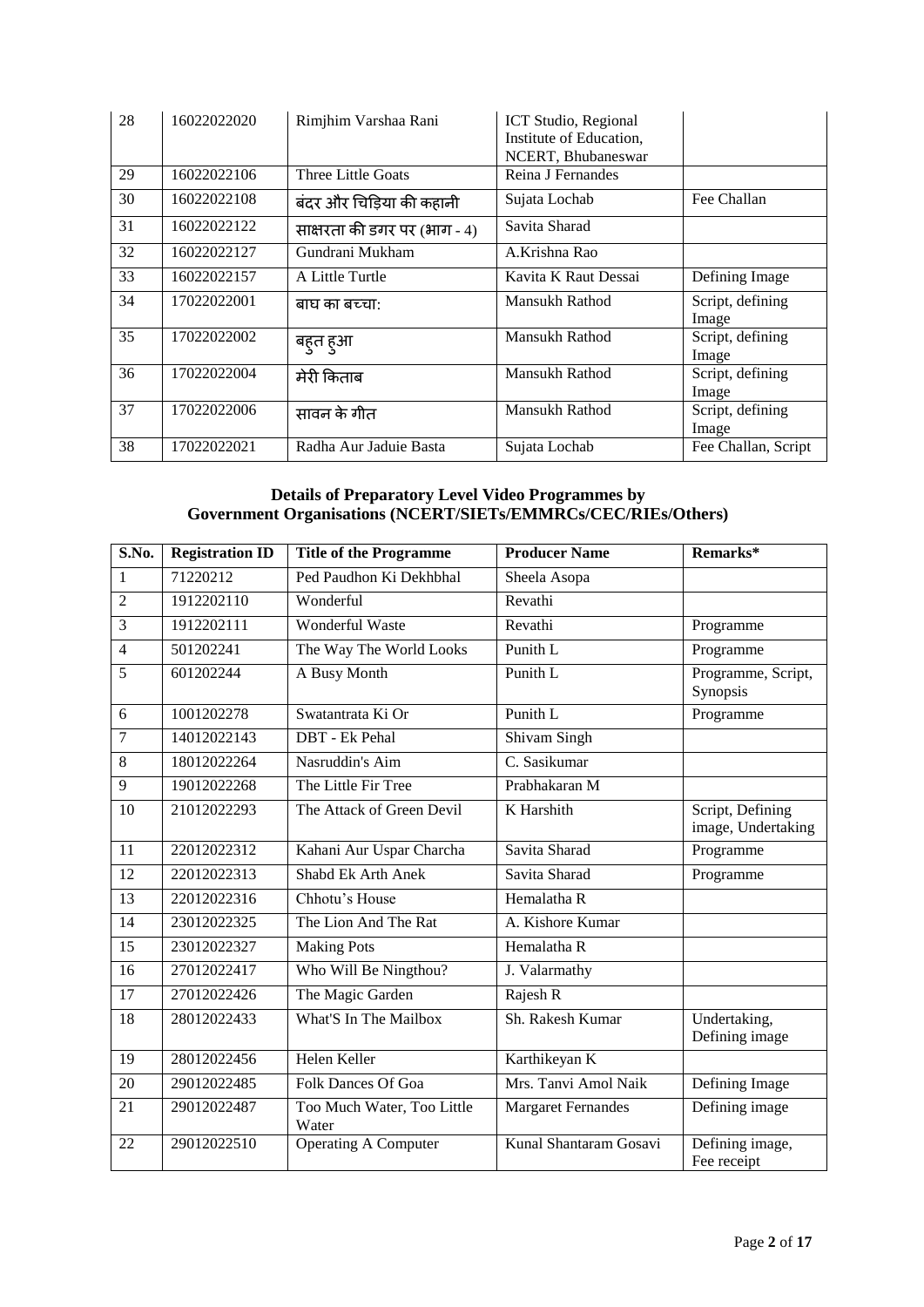| 23              | 29012022549 | Maya: From Darkness To<br>Light    | Rakesh Dadaji Ahire                                         |                                |
|-----------------|-------------|------------------------------------|-------------------------------------------------------------|--------------------------------|
| 24              | 29012022560 | Preposition (Position Word)        | Nathan. A                                                   |                                |
| 25              | 30012022651 | Lesson Ear To Ear                  | Sr. Sevika Marvi                                            | Defining image                 |
| 26              | 30012022695 | Eye Exercise                       | Rani Negi                                                   | Defining image                 |
| 27              | 1022022720  | Ear To Ear                         | Sr. Sevika Marvi                                            |                                |
| 28              | 1022022728  | Prepositions Video                 | Gursimar Kaur                                               | Defining image                 |
| 29              | 2022022730  | The Enormous Turnip                | Sunita Silveira                                             | Defining image                 |
| 30              | 4022022743  | Hasta Mudra                        | Nisha Ray                                                   |                                |
| 31              | 11022022781 | Aarohi Avrohi                      | <b>Binod Singh</b>                                          |                                |
| 32              | 12022022787 | Yamraj                             | Ajay Limbaji Patil                                          | Programme                      |
| 33              | 13022022793 | The Yellow Butterfly               | Sasireka B                                                  |                                |
| 34              | 13022022801 | <b>Grammar Song</b>                | Deepika Dubey                                               |                                |
| 35              | 14022022825 | How To Speak Over Mobile<br>Phone  | P Rajendran                                                 |                                |
| 36              | 14022022830 | Padam Ingae! Pazhamozhi<br>Engae!  | Revathi T                                                   | Script in<br>English/Hindi     |
| 37              | 15022022845 | Poonam'S Day Out                   | Revathi K                                                   |                                |
| 38              | 15022022876 | Nina And The Baby Sparrows<br>Play | K.Senthil                                                   | Programme                      |
| 39              | 15022022879 | A Snake Charmer's Story            | M.Nithiya                                                   |                                |
| 40              | 16022022943 | Banana, A Wonder Plant.            | Luna Jyoti Saikia                                           | Undertaking                    |
| 41              | 16022022004 | দিপালী থুৰীৰ হৰণৰ ঘৰ               | Rabia Begum                                                 |                                |
| 42              | 16022022006 | Nasruddin'S Aim                    | Sasikumar <sub>C</sub>                                      |                                |
| 43              | 16022022015 | कचरे से पोषण                       | Prof. Kavita Sharma                                         |                                |
| 44              | 16022022049 | Kathani Se Pahle Karni             | Regional Institute of<br>Education, (NCERT),<br>Bhubaneswar |                                |
| 45              | 16022022051 | Paani (Assamese)                   | Upen Goswami                                                |                                |
| 46              | 16022022097 | भोजन बनाना                         | Narendra Shrimal                                            |                                |
| 47              | 16022022120 | Anaganaga Oka Katha                | A.Krishna Rao                                               |                                |
| 48              | 16022022128 | Magh Bihu                          | Ruksana Saikia                                              |                                |
| 49              | 16022022136 | Our Solar System                   | Dr. Tulika Dey                                              |                                |
| 50              | 16022022139 | Kharad Kala                        | Dr. N.C. Ojha                                               | Programme,<br>Synopsis, Script |
| 51              | 16022022145 | How Hariram Became Harry           | Dr. Tulika Dey                                              |                                |
| 52              | 16022022150 | जहाँ चाह वहाँ राह                  | Sh. Prakash Chandra<br>Srivastava                           |                                |
| 53              | 16022022152 | क्रिसमस की कहानी                   | Mansukh Rathod                                              | Synopsis                       |
| 54              | 16022022155 | श्# दीपावली                        | Mansukh Rathod                                              |                                |
| 55              | 16022022158 | सरदार पटेल                         | Mansukh Rathod                                              | Synopsis, Script               |
| 56              | 16022022159 | Gandhi Jayanti                     | Mansukh Rathod                                              |                                |
| 57              | 16022022184 | Rip Van Winkle                     | D Vinodh                                                    |                                |
| 58              | 16022022188 | Rip Van Winkle                     | D Vinodh                                                    |                                |
| $\overline{59}$ | 17022022003 | हम क्या उगाते हैं                  | Mansukh Rathod                                              | Script, defining<br>Image      |
| 60              | 17022022005 | पढाकू की सूझ:                      | Mansukh Rathod                                              | Script, defining               |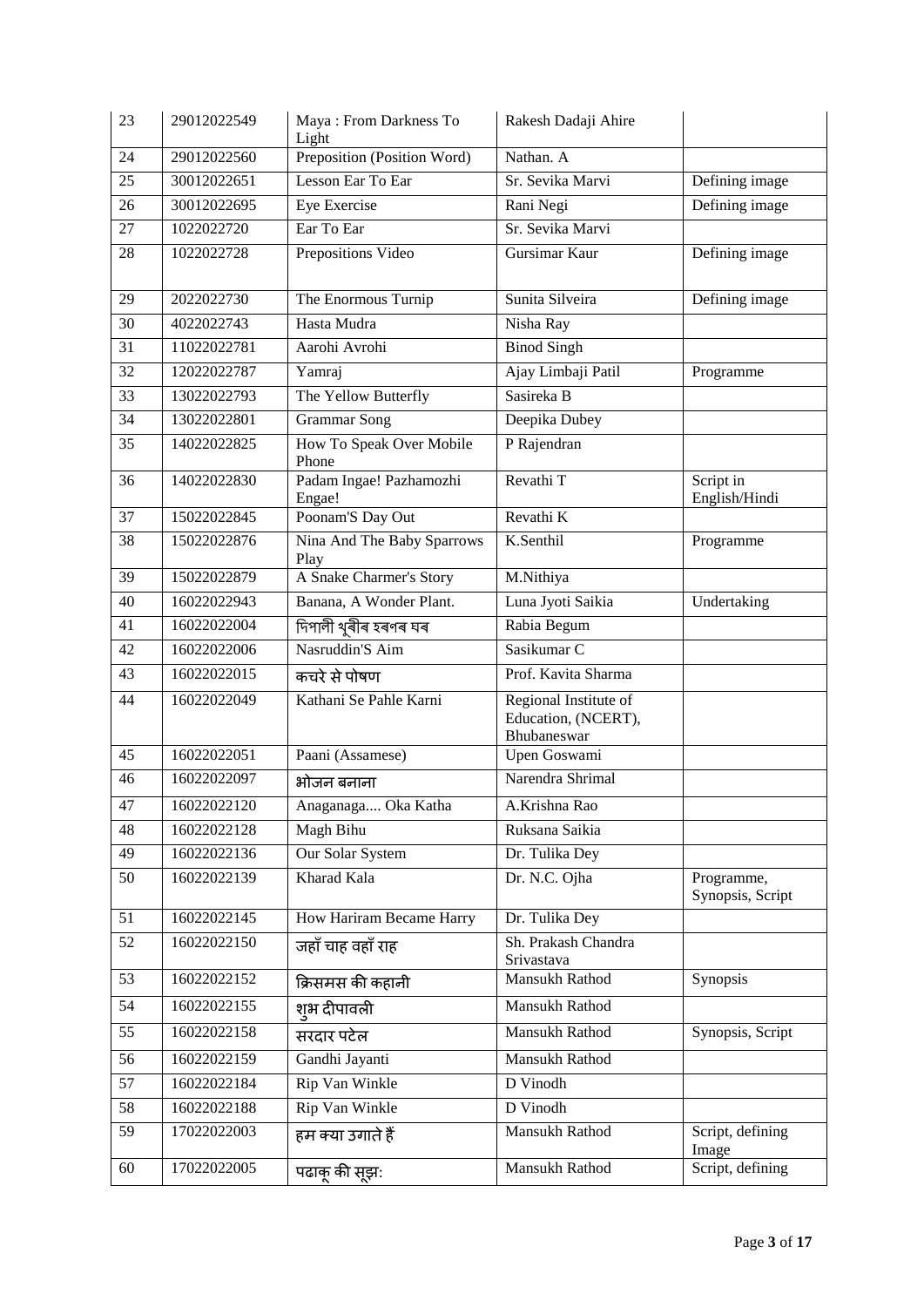|     |             |                        |               | Image               |
|-----|-------------|------------------------|---------------|---------------------|
|     | 17022022009 | قصگوئي گهر اور گهونسلہ | Sujata Lochab | Fee Challan, Script |
| -62 | 17022022010 | کہان <i>ی</i> ۔ نیک    | Sujata Lochab | Fee Challan, Script |

#### **Details of Middle Level Video Programmes by Government Organisations (NCERT/SIETs/EMMRCs/CEC/RIEs/Others)**

| S.No.            | <b>Registration ID</b> | <b>Title of the Programme</b>                                                                                                                                      | <b>Producer Name</b>                     | Remarks*                                       |
|------------------|------------------------|--------------------------------------------------------------------------------------------------------------------------------------------------------------------|------------------------------------------|------------------------------------------------|
| 1                | 501202242              | The Jody's Fawn                                                                                                                                                    | Punith L                                 | Programme,<br>Synopsis                         |
| $\overline{2}$   | 501202243              | Princess September                                                                                                                                                 | Punith L                                 | Programme,<br>Synopsis                         |
| 3                | 13012022136            | Create Awareness Among The<br>Students Of Classes 6 To 8<br>About Indian Scientist And<br>Their Contribution Through<br>Self-Composed Poem<br>Vaigyanik Khoj Gatha | Dr.Sunita Gupta                          | Programme,<br>Defining Image                   |
| $\overline{4}$   | 15012022181            | Printmaking-Fruits And<br><b>Vegetables Printing</b>                                                                                                               | Mahendra Nath Dandapat                   |                                                |
| 5                | 21012022291            | Doll Making (Best Out Of<br>Waste), Print Making &<br>Cardboard Craft                                                                                              | Savitri Kumari                           | Receipt,<br>Programme                          |
| 6                | 24012022335            | Natural Phenomena                                                                                                                                                  | Ayaan Kapoor                             | Script, Defining<br>Image                      |
| $\boldsymbol{7}$ | 24012022340            | The Four Friends                                                                                                                                                   | A. Kishore Kumar                         |                                                |
| $\overline{8}$   | 24012022341            | 8th Class Gadya-8-<br>Saptakshari Mantra                                                                                                                           | Narayan P Bhagwat                        |                                                |
| 9                | 25012022352            | Plots and Interprets Graphs                                                                                                                                        | Mansukh Rathod                           |                                                |
| 10               | 26012022374            | Social Science Video Lecture<br>Of Class-VII                                                                                                                       | Manprret Kaur                            | Defining Image                                 |
| 11               | 29012022478            | Achuthante Mohayathrakal                                                                                                                                           | Principal, Sainik School,<br>Kazhakootam | Programme                                      |
| 12               | 29012022479            | Pythagoras Theorem And<br>Problem                                                                                                                                  | Selvakumar G                             |                                                |
| 13               | 29012022490            | <b>Prime Numbers</b>                                                                                                                                               | Padmavathi S                             | Defining Image                                 |
| 14               | 29012022508            | देश भक्ति नृत्य                                                                                                                                                    | Kavyanshi Verma                          | Receipt, Defining<br>Image                     |
| 15               | 29012022516            | Force and Its Effects                                                                                                                                              | Mrs Milan M Patil                        |                                                |
| 16               | 29012022519            | Prakashkumar Solanki -<br><b>Educational Youtube Channel</b>                                                                                                       | Prakashkumar D. Solanki                  | Programme, Script<br>(English/Hindi)           |
| 17               | 29012022548            | <b>Science Exhibition</b>                                                                                                                                          | Geetika Goel                             | Undertaking,<br>Defining Image,<br>Fee Challan |
| 18               | 30012022625            | Visualising The Combination<br>Of Solids                                                                                                                           | S.Vaitheeswaraprabu                      |                                                |
| 19               | 30012022626            | जल चक्र (Water Cycle)                                                                                                                                              | Sheela Asopa                             |                                                |
| 20               | 10022022766            | <b>Constructs Models Using</b><br><b>Materials From Surrounding</b><br>And Explains Their Working -<br>Stethoscope                                                 | Mansukh Rathod                           |                                                |
| 21               | 10022022767            | Exhibits Creativity In<br>Designing, Planning, Making<br>Use Of Available Resources -                                                                              | Mansukh Rathod                           |                                                |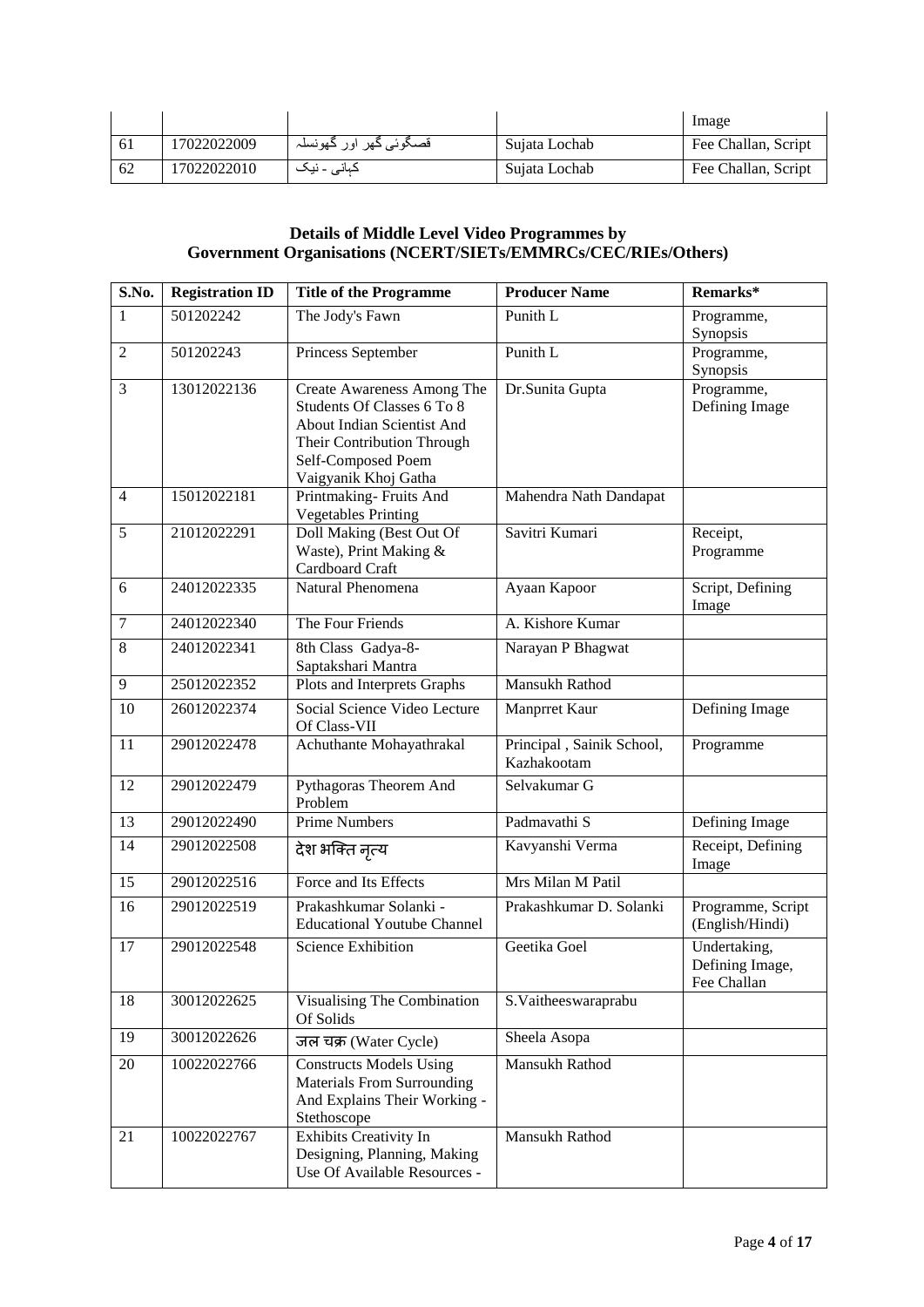|                 |             | Carrom Board                                                                                                            |                                                             |                              |
|-----------------|-------------|-------------------------------------------------------------------------------------------------------------------------|-------------------------------------------------------------|------------------------------|
|                 |             |                                                                                                                         |                                                             |                              |
| 22              | 10022022768 | <b>Exhibits Creativity In</b><br>Designing, Planning, Making<br>Use Of Available Resources -<br><b>Intelligent Doll</b> | Mansukh Rathod                                              |                              |
| 23              | 10022022769 | <b>Relates Processes And</b><br>Phenomena With Causes -<br>Wind Speed With Air Pressure                                 | Mansukh Rathod                                              |                              |
| 24              | 10022022776 | Crossing The River                                                                                                      | S. Mangaleswari                                             |                              |
| 25              | 11022022778 | Shabdkosh Ka Kram                                                                                                       | Ashishkumar Batuklal<br>Makwana                             |                              |
| 26              | 11022022779 | Rain(Varsa)                                                                                                             | <b>Binod Singh</b>                                          |                              |
| 27              | 13022022802 | Mai (Mother)                                                                                                            | Ajay Limbaji Patil                                          | Programme,<br>Synopsis       |
| 28              | 14022022829 | Syllabification                                                                                                         | S. Mangaleswari                                             |                              |
| 29              | 15022022916 | <b>Playing With Number</b>                                                                                              | <b>Jasneet Kaur</b>                                         |                              |
| 30              | 15022022938 | Tsunami                                                                                                                 | Arulmozhi R                                                 | Programme, Script            |
| 31              | 16022022001 | Mana Vidya Vettalu - Shastra<br>Vettalu - Mahatma Gandhi                                                                | A. Kishore Kumar                                            |                              |
| $\overline{32}$ | 16022022011 | Rangsapara                                                                                                              | Ruksana Saikia                                              |                              |
| 33              | 16022022023 | Crop Production And<br>Management                                                                                       | N Neela                                                     | Programme                    |
| 34              | 16022022043 | जल है तो कल है।                                                                                                         | Frania Savia Pereira                                        |                              |
| 35              | 16022022046 | Atanchi Pirgi, Falyacho Fudar.                                                                                          | Rishianna Barretto                                          |                              |
| 36              | 16022022050 | Baji Rout                                                                                                               | Regional Institute of<br>Education, (NCERT),<br>Bhubaneswar |                              |
| 37              | 16022022138 | Godna Kala                                                                                                              | Dr. N.C. Ojha                                               | Synopsis, Script             |
| 38              | 16022022146 | <b>Whole Numbers</b>                                                                                                    | Sunil Kumar                                                 |                              |
| 39              | 16022022148 | नई सुबह                                                                                                                 | Hareshkumar Bhanubhai<br>Vyas                               | Programme                    |
| 40              | 16022022156 | Podupu                                                                                                                  | A.Krishna Rao                                               |                              |
| 41              | 16022022168 | Mukha                                                                                                                   | <b>Bikash Baruah</b>                                        | Defining Image               |
| 42              | 16022022173 | <b>Bamboo-The Miracle Plant</b>                                                                                         | Raju Baruah                                                 |                              |
| 43              | 16022022186 | मोबाइल से सिखना                                                                                                         | Sonia                                                       | Programme,<br>Defining Image |
| 44              | 17022022015 | गति तथा विराम की अवस्था                                                                                                 | Monica Rathi                                                | Programme                    |

#### **Details of Secondary Level Video Programmes by Government Organisations (NCERT/SIETs/EMMRCs/CEC/RIEs/Others)**

| S.No.          | <b>Registration ID</b> | <b>Title of the Programme</b>                                          | <b>Producer Name</b>    | Remarks*    |
|----------------|------------------------|------------------------------------------------------------------------|-------------------------|-------------|
|                | 71220214               | Sanvidhan Ki Vishesta                                                  | Sheela Asopa            |             |
|                | 801202264              | String Introduction-XI &<br>XII CBSE Board                             | Deepak Tripathi         |             |
| 3              | 901202266              | <b>Book Fair: Promotion Of</b><br>Reading Habits and Book<br>Selection | Nirendra Kumar Pachauri | Undertaking |
| $\overline{4}$ | 13012022129            | Music And English                                                      | J V Sriram              | Programme   |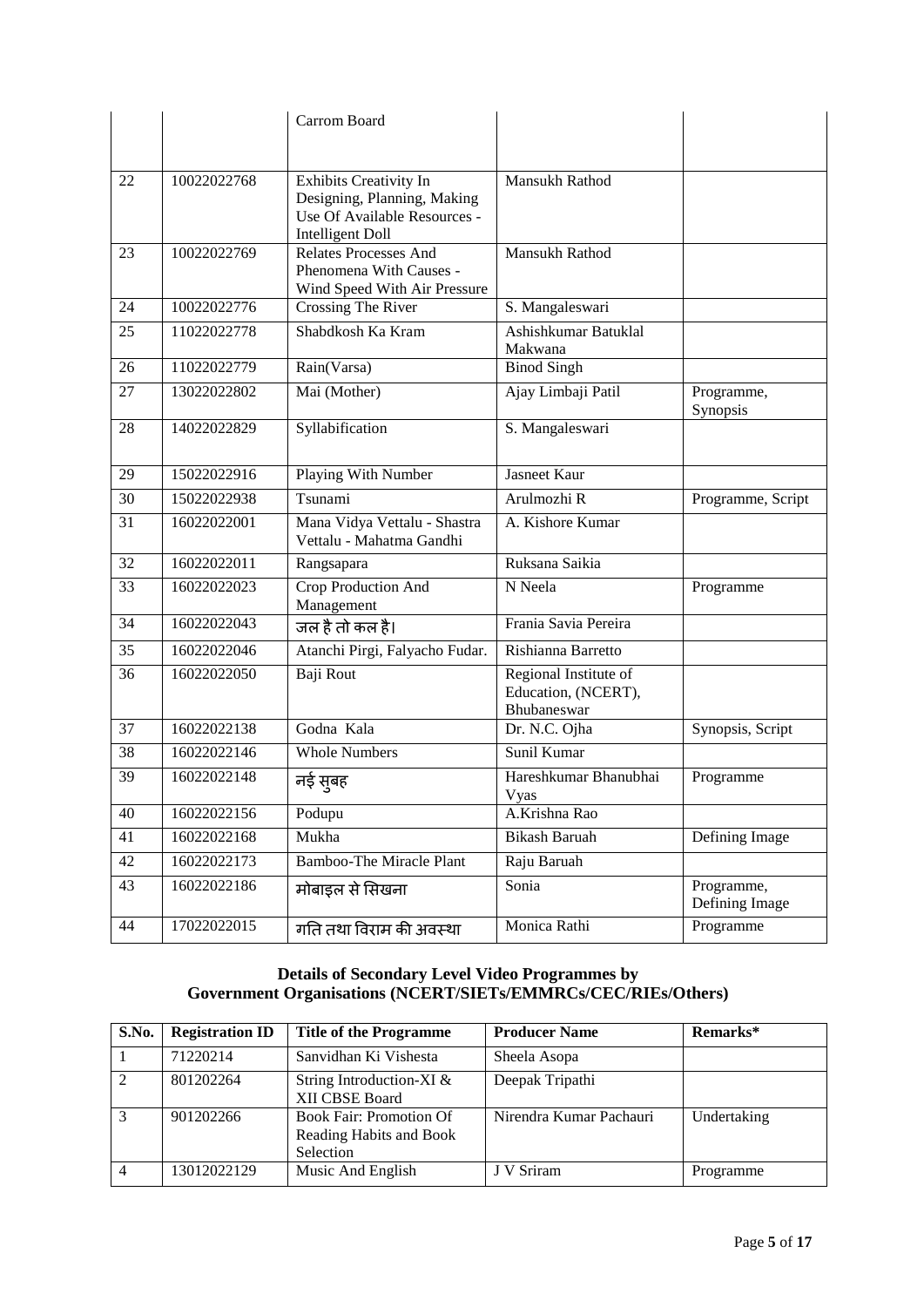| $\sqrt{5}$     | 14012022145 | Life Cycle Of Moss                                                                                  | Geetha Pillai             | Programme                                                                                                                   |
|----------------|-------------|-----------------------------------------------------------------------------------------------------|---------------------------|-----------------------------------------------------------------------------------------------------------------------------|
| 6              | 15012022193 | Work And Energy Class 9                                                                             | S.Aathish Krishnan        | Defining Image,<br>Synopsis in<br>English/Hindi                                                                             |
| $\overline{7}$ | 16012022230 | Missing Each Other                                                                                  | Lokesh Singh              | Defining Image,<br>Script in<br>English/Hindi                                                                               |
| 8              | 19012022274 | Nirash Na Ho                                                                                        | Sudha Kushwaha            | Script in<br>English/Hindi,<br>Photograph,<br>Defining Image                                                                |
| 9              | 19012022275 | <b>Covers and Frames Revise-1</b>                                                                   | Father                    | Programme,<br>Synopsis in<br>English/Hindi,<br>Script in<br>English/Hindi,<br>Undertaking,<br>Photograph,<br>Defining Image |
| 10             | 23012022328 | Mother's Day_J.B.<br>Priestley_Class<br>11_English_Cbse                                             | Dr. Rahul Laxman Khillare |                                                                                                                             |
| 11             | 24012022338 | Kahan To Tay Tha Chiraga-<br>Gazal By Dushyant Kumar                                                | Dr.Harpal Singh           |                                                                                                                             |
| 12             | 24012022343 | <b>Truthful Woodcutter</b>                                                                          | A. Kishore Kumar          |                                                                                                                             |
| 13             | 27012022428 | Evans Tries An O Level<br>_Class 12 _ A Short Movie                                                 | Dr. Rahul Laxman Khillare |                                                                                                                             |
| 14             | 28012022458 | Mental Health And<br>Economic Conditions In<br>Post Covid Period                                    | Mohini Kumari             | Defining Image                                                                                                              |
| 15             | 28012022459 | Power Sharing                                                                                       | Ranjan Verma              | Synopsis in<br>English/Hindi,<br>Defining Image                                                                             |
| 16             | 28012022461 | May Vocational Education<br>Become The Foundation For<br><b>Making Divyangs Dreams</b><br>Come True | Prof. Rajesh P Khambayat  |                                                                                                                             |
| 17             | 28012022471 | <b>Adapting To Climate</b><br>Change: Focus On<br>Biodiversity In The Western<br>Himalayas          | Dr. Shahid Raool          | Programme                                                                                                                   |
| 18             | 29012022541 | शास्त्रीय नृत्य                                                                                     | Saumya Sharma             |                                                                                                                             |
| 19             | 29012022556 | <b>Combination Reactions</b>                                                                        | Mr. Nikhil Sharma         |                                                                                                                             |
| 20             | 30012022667 | Time Management                                                                                     | Parkhi Chaudhary          |                                                                                                                             |
| 21             | 11022022785 | <b>Iupac: Show Your Pack</b>                                                                        | Kunal Kohli               | Programme                                                                                                                   |
| 22             | 13022022794 | How Manage (Control)<br>Anger?                                                                      | Sunil Kumar Bansal        |                                                                                                                             |
| 23             | 15022022850 | The Last Lesson                                                                                     | A.D.A.Senthil Kumaran     |                                                                                                                             |
| 24             | 15022022857 | Best Practices In Itda Govt<br>High School (Srikakulam<br>Andhra Pradesh)                           | T.S.Malleswari            | Script in<br>English/Hindi,<br>Defining Image                                                                               |
| 25             | 15022022932 | Our Kitchen Doctor                                                                                  | Augic Halduchaur          |                                                                                                                             |
| 26             | 15022022935 | Van De Graaff Generator                                                                             | Sriram <sub>S</sub>       | Defining Image                                                                                                              |
| 27             | 16022022003 | School Leadership                                                                                   | A. Kishore Kumar          |                                                                                                                             |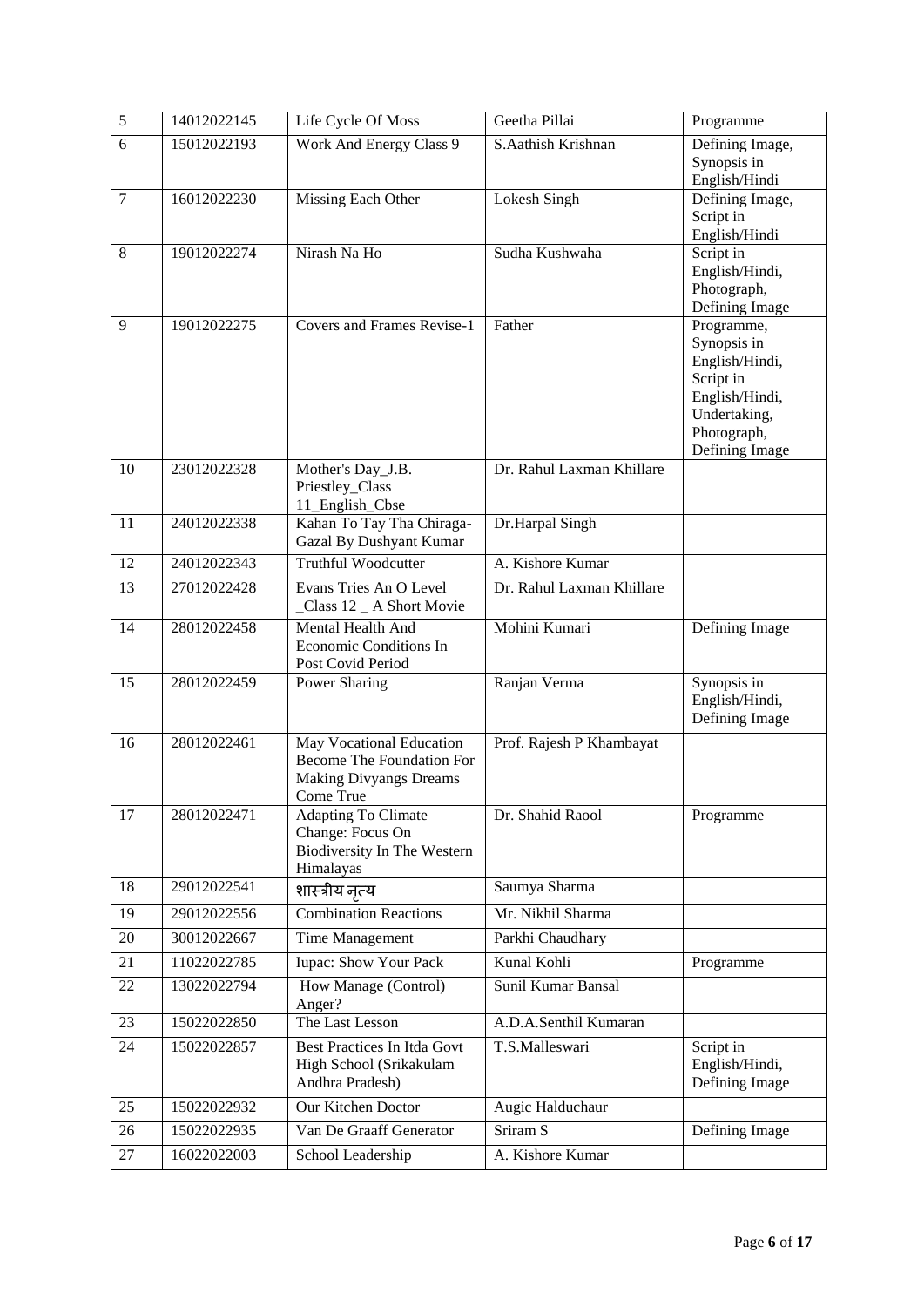| 28              | 16022022014 | The Rattrap                                                        | Shivani Arora        |                  |
|-----------------|-------------|--------------------------------------------------------------------|----------------------|------------------|
| 29              | 16022022016 | The Browning Version                                               | Shivani Arora        |                  |
| $\overline{30}$ | 16022022028 | English                                                            | Rinku Kumari         |                  |
| 31              | 16022022029 | Life Of A Farmer In The<br>Pandemic                                | Rinku Kumari         |                  |
| 32              | 16022022054 | पह्गढ़- एशिया महादेश का                                            | Swaraj Phukan        |                  |
|                 |             | प्रथम चिड़ियाघर                                                    |                      |                  |
| 33              | 16022022093 | <b>Ornamental Fish Technician</b>                                  | <b>SIET Kerala</b>   | Defining Image   |
| $\overline{34}$ | 16022022099 | Dairy Farmer/Entrepreneur-<br>(English)                            | <b>SIET Kerala</b>   | script           |
| 35              | 16022022100 | <b>Identification Of Ornamental</b><br>Plants                      | <b>SIET Kerala</b>   |                  |
| 36              | 16022022102 | Measures Angles Of<br>Incidence And Reflection                     | Dr. Pushp Lata Verma |                  |
| 37              | 16022022103 | Thiricharivu: Veendedutha<br>Jeevithanghal                         | Reenadas T R         |                  |
| $\overline{38}$ | 16022022105 | Physical And Chemical<br>Changes, Chemical<br>Reactions            | RIE, NCERT, Ajmer    | Programme        |
| 39              | 16022022107 | A Marrriage Proposal                                               | Sujata Lochab        |                  |
| $\overline{40}$ | 16022022112 | World Of Kahaar                                                    | Ruksana Saikia       |                  |
| 41              | 16022022137 | Tumba Kala                                                         | Dr. N.C. Ojha        | Synopsis, Script |
| 42              | 16022022141 | <b>Energy Resources</b>                                            | Dr. Tulika Dey       |                  |
| 43              | 16022022151 | Kamala The Swadeshi<br>Nutriindian                                 | Sameer Sahasrabudhe  |                  |
| 44              | 16022022154 | Dhol Adim Sanskriti Ki<br>Dhamak                                   | Dr. N.C. Ojha        | Script           |
| 45              | 16022022163 | Jeeva Vaividhyam                                                   | A.Krishna Rao        |                  |
| 46              | 16022022182 | 12.Solution                                                        | Shefali Dahiya       | Fee Challan      |
| $\overline{47}$ | 17022022017 | Safety Measures In The<br>Chemistry Laboratory.                    | Pramila Tanwar       |                  |
| 48              | 17022022018 | <b>Preparation Of Standard</b><br>Solution Of Oxalic Acid          | Pramila Tanwar       |                  |
| 49              | 17022022019 | Qualitative Analysis Of<br>Compound                                | Pramila Tanwar       |                  |
| 50              | 17022022020 | Measuring The Weight Of<br>The Chemical Using<br>Chemical Balance. | Pramila Tanwar       |                  |

#### **Details of Foundational Level Video Programmes by Independent Filmmakers/Institutions/Teacher & Teacher Educators (Other than the Govt.)**

| S.No.         | <b>Registration ID</b> | <b>Title of the Programme</b>                                     | <b>Producer Name</b>            | Remarks*                                  |
|---------------|------------------------|-------------------------------------------------------------------|---------------------------------|-------------------------------------------|
|               | 3012202130             | Khushi Ki Khushi                                                  | Imran Qureshi                   | Defining Image,<br>Script, Fee Challan    |
| $\mathcal{L}$ | 701202254              | <b>Thirsty Crow</b>                                               | Raushan Kumar                   | Fee Challan,<br>Defining Image,<br>Script |
| $\mathcal{R}$ | 14012022146            | Jivo Jivasya Jivanam (One<br>Living Being Is Food For<br>Another) | Dr.Balkrishna Digambar<br>Damle | Defining Image,<br>Undertaking            |
| 4             | 15012022175            | The Story of A Caterpillar                                        | Malavika Murali                 |                                           |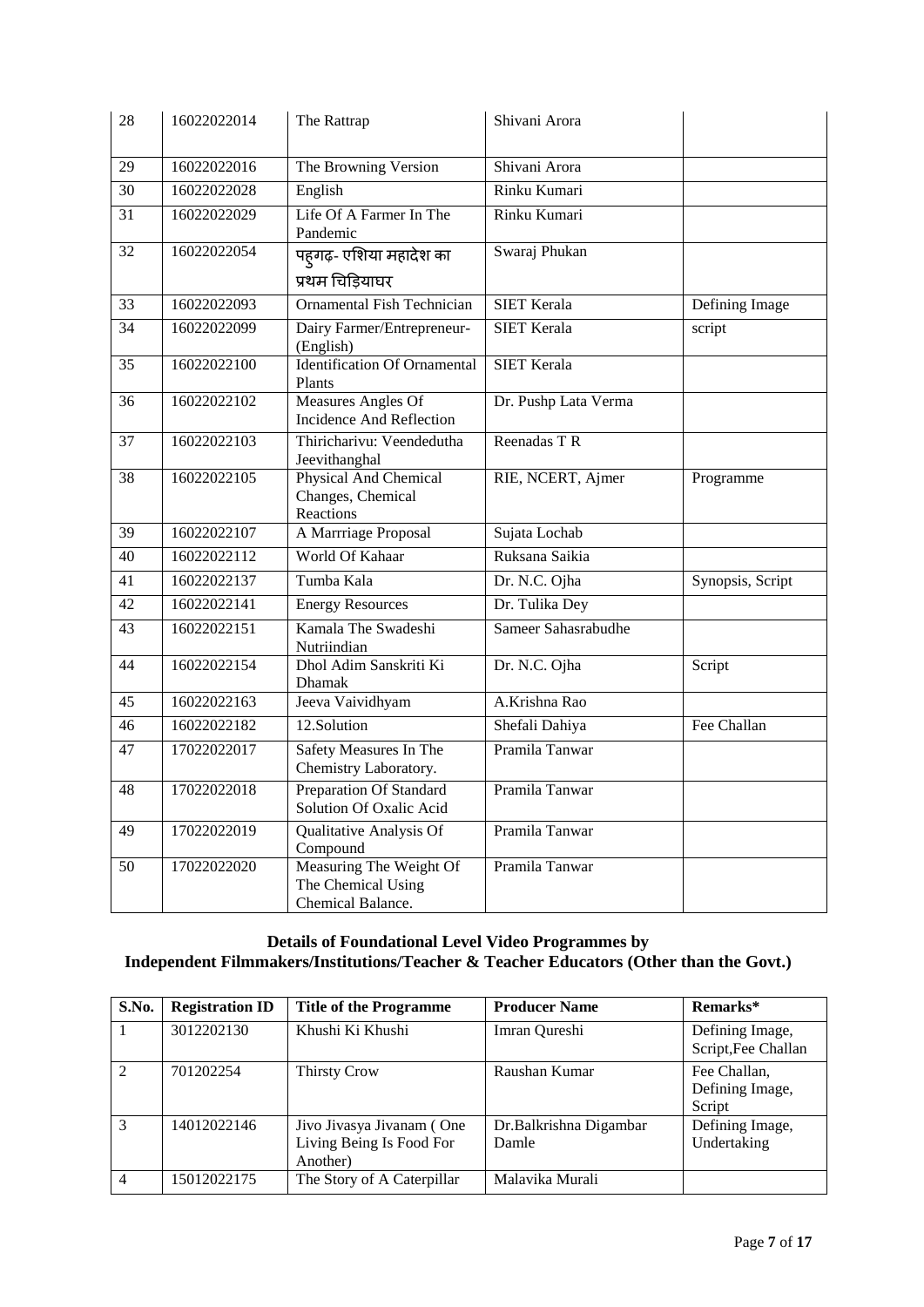| 5               | 15012022198 | Clay Modeling -Caterpiller                                 | Kusum Singh          | Script, Fee Challan                    |
|-----------------|-------------|------------------------------------------------------------|----------------------|----------------------------------------|
| 6               | 16012022235 | Our Solar System- Grade1                                   | Laxmish Hegde        | Script, Fee Challan,<br>Defining Image |
| $\tau$          | 16012022245 | Talk Talk Radio Show -<br>Corona Virus                     | Manuja Khanna        | Undertaking                            |
| 8               | 18012022265 | Nature-Beautiful Part of Life                              | Sarwar               | Undertaking, Script,<br>Programme      |
| 9               | 20012022282 | Peter's Narrow Escape                                      | Ms. Meetu Tomar      |                                        |
| 10              | 26012022376 | One Little Kitten                                          | Karthik K            |                                        |
| 11              | 27012022414 | The Tiger And The<br>Mosquito                              | Kamal Ras K          |                                        |
| 12              | 28012022453 | Class -1 Maths Video Topic-<br>Addition                    | Shilpa Kakkar        | Script                                 |
| 13              | 29012022491 | Let'S Learn By Doing                                       | Aarika Mahajan       | Defining Image                         |
| 14              | 29012022502 | Phonetic Sounds Of<br>Alphabet(A-Z)                        | Dr. N. Sudha         |                                        |
| 15              | 29012022507 | Food We Eat                                                | Poushaly Sarkar      | Defining Image                         |
| 16              | 29012022536 | Sher Aur Chuhe Ki Dosti                                    | Pushpa Ram           | Synopsis                               |
| 17              | 29012022537 | <b>Vowels And Consonants</b>                               | N.Sudha              |                                        |
| 18              | 29012022563 | The Hare And The Tortoise                                  | Sarbani Chakraborty  |                                        |
| $\overline{19}$ | 29012022564 | Dosth Ki Madad                                             | Sreeprabha S         |                                        |
| 20              | 29012022574 | Be Friend With Fruits                                      | Babita               | Script, Fee Challan                    |
| 21              | 30012022585 | <b>Attaining Foundational</b><br>Literacy And Numeracy     | Meena Aggarwal       |                                        |
| 22              | 30012022619 | Comparison                                                 | N.Sudha              |                                        |
| 23              | 30012022637 | <b>Augmented Reality</b>                                   | Ms. Kalyani Guha     |                                        |
| 24              | 30012022672 | If I Had A Time Machine                                    | Nutan Thakur         | Script                                 |
| 25              | 30012022681 | Old McDonald had a farm                                    | <b>Butool Ahmed</b>  | Fee Challan                            |
| 26              | 30012022685 | Safety And First Aid For All                               | Smrithi              | Script                                 |
| 27              | 30012022689 | <b>Addition Facts</b>                                      | <b>Tarandeep Roy</b> | Undertaking                            |
| 28              | 30012022707 | Comparative Degree Of<br>Adjectives                        | Dhanya Patil         | Script                                 |
| 29              | 31012022712 | <b>Birds</b>                                               | Dr.N.Sudha           | Script                                 |
| 30              | 1022022721  | Nouns For Kids                                             | Dr.N. Sudha          |                                        |
| 31              | 1022022724  | Maths (Concepts)                                           | Dr.N.Sudha           |                                        |
| 32              | 1022022725  | Vyanjan                                                    | Dr.N.Sudha           |                                        |
| 33              | 10022022773 | <b>Nouns- Definition And</b><br>Examples                   | Mrs. Kanchan         |                                        |
| 34              | 13022022799 | Char Chane Kavita                                          | Asha Rani Suman      | Script                                 |
| $\overline{35}$ | 15022022840 | Thirsty Crow                                               | Sunita               | Script                                 |
| 36              | 15022022869 | Fun With Number 5                                          | Ms. Sudiksha Makkar  |                                        |
| 37              | 15022022908 | <b>Furry Friend Tales</b>                                  | P.Sreelatha          | Programme                              |
| 38              | 16022022009 | <b>Community Helpers</b>                                   | Kruti Pranav Dave    |                                        |
| 39              | 16022022045 | Fun With Words                                             | Monika Kapoor        |                                        |
| 40              | 16022022057 | <b>Story Narration - Goldilocks</b><br>And The Three Bears | Nitika Mahindru      |                                        |
| 41              | 16022022059 | Save Marine Life                                           | Saahith.S.Reddy      |                                        |
| 42              | 16022022071 | Mathematics Chapter 11<br>Lines And Lines                  | Aditi Kampurath      | Programme                              |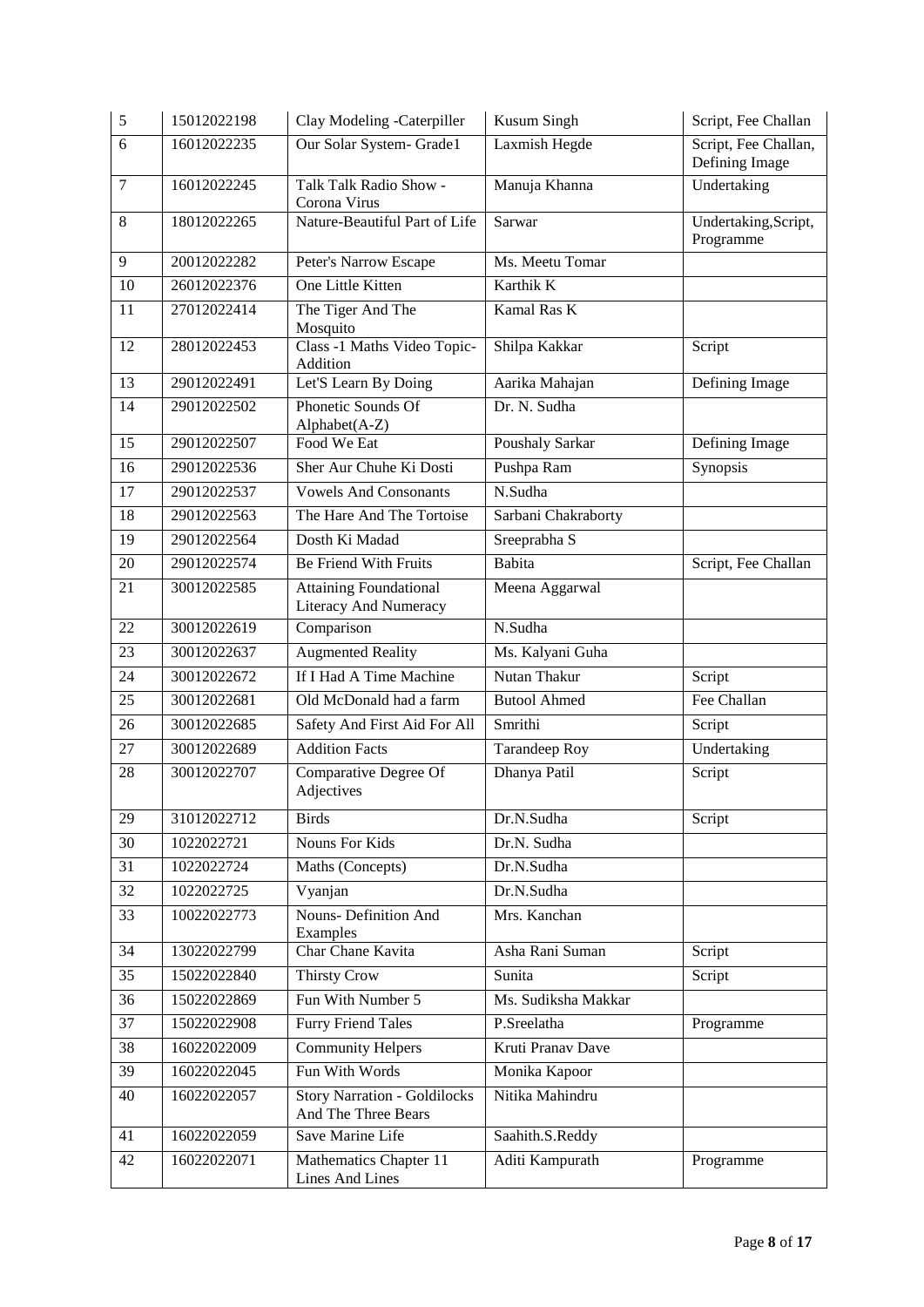| 43 | 16022022149 | Tenali Raman Ki Majedaar<br>Kahaaniyaan | Kshitij Sagar Borker |  |
|----|-------------|-----------------------------------------|----------------------|--|
| 44 | 16022022170 | <b>Body Parts</b>                       | Rimpa Banerjee       |  |
| 45 | 16022022172 | Monkey And A Crocodile                  | Anamika Arora        |  |
| 46 | 16022022180 | Knowledge And Wonder                    | Neeta Mohla          |  |

#### **Details of Preparatory Level Video Programmes by Independent Filmmakers/Institutions/Teacher & Teacher Educators (Other than the Govt.)**

| S.No.          | <b>Registration ID</b> | <b>Title of the Programme</b>                                | <b>Producer Name</b>    | Remarks*                                                      |
|----------------|------------------------|--------------------------------------------------------------|-------------------------|---------------------------------------------------------------|
| $\mathbf{1}$   | 2912202126             | The Grief Of The Banyan<br>Tree (Part Of Tree And<br>Logger) | Pabitra Mohan Dash      |                                                               |
| $\overline{2}$ | 11012022106            | Video                                                        | <b>Anand Tiwari</b>     | Synopsis, Script,<br>Undertaking, Fee<br>receipt              |
| 3              | 14012022150            | Prevention Of Malaria                                        | Manjusha Dinesh Sangode | Programme,<br>Defining Image                                  |
| $\overline{4}$ | 15012022164            | The Mathematical Affiche<br>- Save The Planet                | Rajat Oberoi            | Programme,<br>Synopsis, Script,<br>Photograph,<br>Undertaking |
| 5              | 15012022177            | <b>Nurture Nature</b>                                        | Malavika Murali         |                                                               |
| 6              | 15012022188            | Knowing The Republic<br>With Gupshup!                        | Swati Gupta             |                                                               |
| $\overline{7}$ | 16012022243            | Kahaani Vaachan-Akbar<br>Birbal Ki Mulatkaat                 | Jyoti Singh             |                                                               |
| 8              | 16012022250            | The Hubble Telescope                                         | Aadya Gupta             | Programme,<br>Synopsis, Script                                |
| 9              | 19012022272            | Fractions                                                    | Nazia Bano              |                                                               |
| 10             | 21012022296            | Our Environment                                              | Shikha Sharma           | Undertaking                                                   |
| 11             | 22012022307            | Adjectives                                                   | Ritu Uppal              |                                                               |
| 12             | 24012022336            | Water O' Water                                               | Sanju Patel             | Programme                                                     |
| 13             | 24012022339            | Digital Screen Pollution -<br>Solution Starts With You       | Chandrashekhar Pandey   | Photograph,<br>Undertaking                                    |
| 14             | 26012022366            | The Black Gold                                               | K.Gopinath              | Programme, Script                                             |
| 15             | 27012022400            | Step By Step Landscape<br>Drawing                            | Simranjeet Singh        | Script, Defining<br>Image                                     |
| 16             | 27012022413            | <b>Street Games Of India</b>                                 | Damanjit Kaur           |                                                               |
| 17             | 27012022421            | Neha's Alarm Clock                                           | Kamal Ras K             |                                                               |
| 18             | 28012022435            | The Valley Of Flowers                                        | Dr.N.Sudha              |                                                               |
| 19             | 28012022444            | Noun                                                         | Aps Mamun               |                                                               |
| 20             | 29012022495            | Toys Too Teach Us!!!                                         | K. Raghavan             | Synopsis,<br>Undertaking                                      |
| 21             | 29012022517            | Craft-O-Math                                                 | L.P.Lakshmi             |                                                               |
| 22             | 29012022527            | Magic Garden                                                 | Sr. Suzie Monteiro      | Script in<br>English/Hindi, Fee<br>receipt                    |
| 23             | 29012022533            | Division                                                     | Satpal Kaur             | Defining Image                                                |
| 24             | 29012022535            | <b>Subject And Predicate</b>                                 | Pooja Kapoor            | Photograph                                                    |
| 25             | 29012022550            | रिमझिम पाठ्यपुस्तक                                           | Chitra Chandran         | Undertaking                                                   |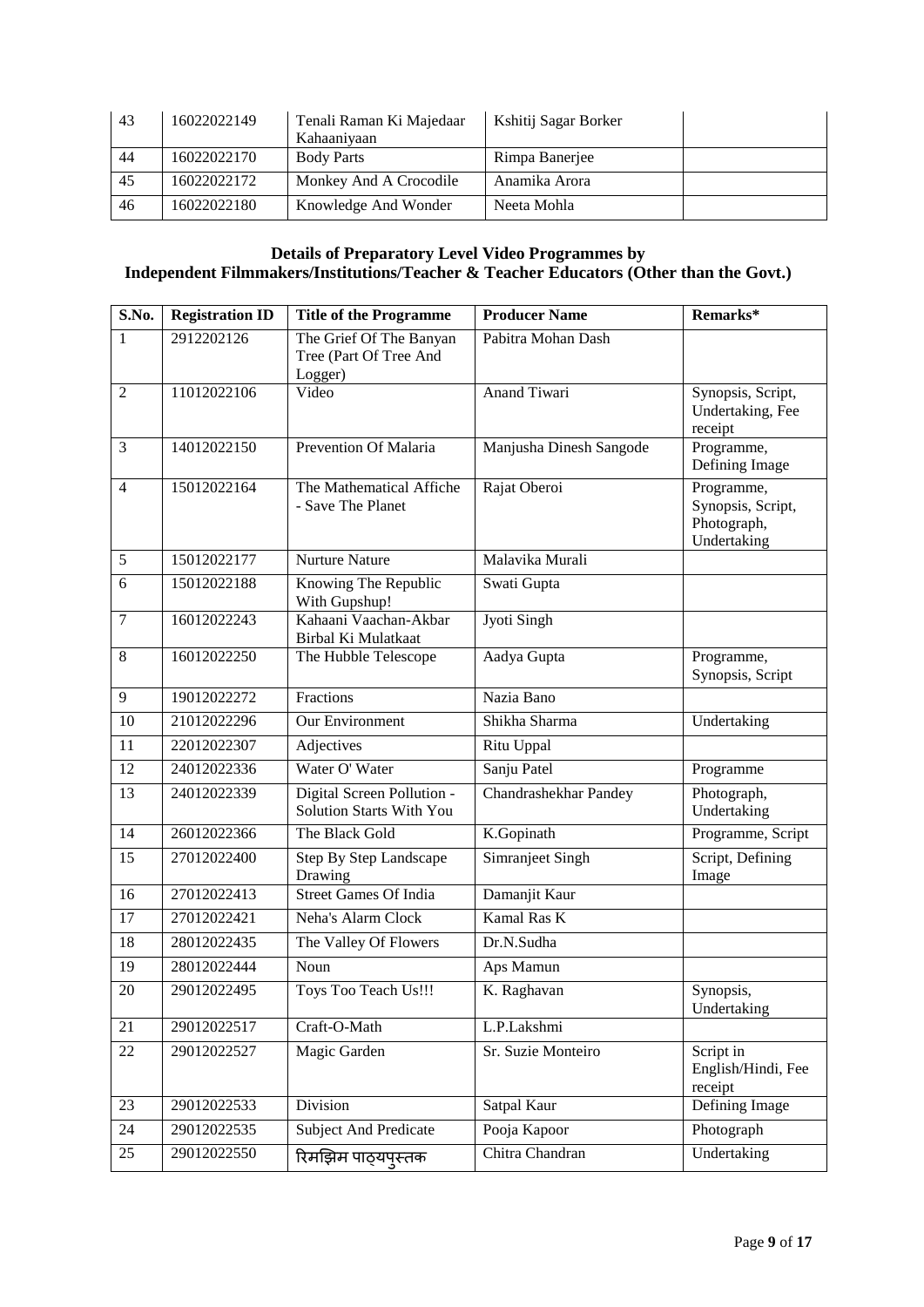| 26 | 29012022551 | Versatile Learning<br>Through The Magic Of<br>Poems                            | Dipankar Ghosh                                               | Undertaking                                             |
|----|-------------|--------------------------------------------------------------------------------|--------------------------------------------------------------|---------------------------------------------------------|
| 27 | 30012022582 | Khalagi                                                                        | Santosh Vyankatrao Kendre                                    |                                                         |
| 28 | 30012022589 | How Useful Is The<br>Concept Of Highest<br>Common Factor?                      | P.O. Chacko, Arackal House,<br>Nedumkunnam P.O.,<br>Kottayam |                                                         |
| 29 | 30012022601 | Human Digestive System                                                         | G.Shanchana                                                  |                                                         |
| 30 | 30012022609 | Sangya                                                                         | Ms. Rani Jha                                                 | Synopsis                                                |
| 31 | 30012022631 | Folks of India                                                                 | Nutan Thakur                                                 | Undertaking                                             |
| 32 | 30012022642 | <b>MS Word Formatting</b><br>Features                                          | Alka Rai                                                     |                                                         |
| 33 | 30012022676 | The Goldilocks and the<br>Three Bears                                          | Shruti Chopra                                                |                                                         |
| 34 | 30012022697 | Science World Of Little<br>Boy Experimenting With<br><b>Interesting Things</b> | <b>Gauransh Wassan And Parents</b>                           |                                                         |
| 35 | 30012022699 | The Ship Of The Desert                                                         | Karthik K                                                    |                                                         |
| 36 | 30012022704 | Science World Of Little<br>Boy Experimenting With<br><b>Interesting Things</b> | <b>Gauransh Wassan And Parents</b>                           |                                                         |
| 37 | 31012022709 | <b>Child Trafficking</b>                                                       | Mridhini Hariharan                                           | Script, Defining<br>image                               |
| 38 | 5022022746  | Lesson-9.Chiluka<br>Sandesam, Grade-4                                          | M. Anita                                                     | Synopsis and Script<br>in Hindi/English,<br>Undertaking |
| 39 | 9022022761  | <b>Punctuation And Its Four</b><br><b>Types</b>                                | Renu Pandey                                                  |                                                         |
| 40 | 13022022797 | 3D Shape Hologram                                                              | Garima Sofat                                                 |                                                         |
| 41 | 15022022870 | अनुस्वार व अनुनासिक                                                            | Ms. Santosh Sharma                                           | Undertaking                                             |
| 42 | 15022022887 | Kuttiyamma@104                                                                 | Nakshathra K                                                 | Undertaking                                             |
| 43 | 15022022907 | White Gold - Learning<br><b>Science Direct From</b><br>Nature's Lab            | Smriti Pandey                                                |                                                         |
| 44 | 15022022922 | Hindi Varnmala<br>Ref/Paden(R Ke Roop)                                         | Deepa Chaturvedi                                             | Programmme,<br>Defining image                           |
| 45 | 15022022923 | Kalpvrux                                                                       | Ashishkumar Batuklal<br>Makwana                              |                                                         |
| 46 | 16022022005 | Axom Ke Bhogali Bihu                                                           | Dakshina Borkakoty Borah                                     |                                                         |
| 47 | 16022022022 | <b>Whose Forests</b>                                                           | Krishnaa Somanath Bhat                                       |                                                         |
| 48 | 16022022031 | <b>Types Of Sentences</b>                                                      | Priyanka Shah                                                |                                                         |
| 49 | 16022022033 | Role Play-The Clever<br><b>Birbal</b>                                          | Ms Ranjeeta Gupta                                            |                                                         |
| 50 | 16022022039 | English                                                                        | Ameet Kaur                                                   |                                                         |
| 51 | 16022022076 | <b>TLM</b>                                                                     | Smriti Sharma                                                | synopsis                                                |
| 52 | 16022022079 | TLM-Artificial<br>Intelligence Project                                         | Sonam Malik                                                  |                                                         |
| 53 | 16022022091 | स्कूल की घंटी फिर से बजी है                                                    | Society For All Round<br>Development                         |                                                         |
| 54 | 16022022110 | खेल - खेल में व्याकरण                                                          | <b>Bina Singh</b>                                            |                                                         |
| 55 | 16022022165 | Vocabulary Video                                                               | Rashi Anand                                                  | Undertaking                                             |
| 56 | 16022022169 | Be Eke Be, Be Dune Char'                                                       | Sudhir Dhondiram Gurav                                       |                                                         |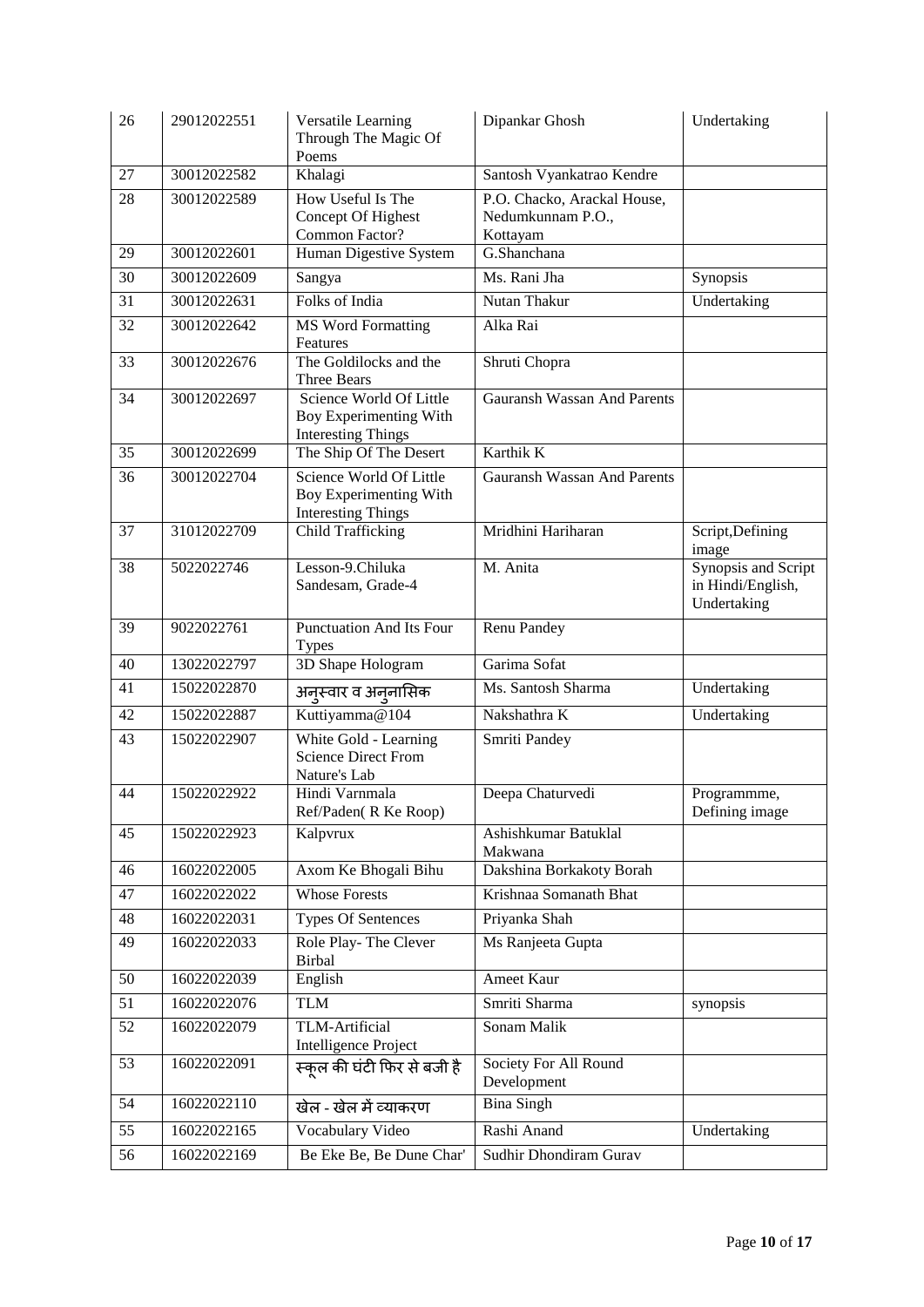| $5 - 5$ | 17022022011 | చదువుకు పట్టం      | <b>Sri Venkateswara Bala Kuteer</b> | Photograph |
|---------|-------------|--------------------|-------------------------------------|------------|
|         |             | (Chaduvuku Pattam) |                                     |            |

#### **Details of Middle Level Video Programmes by Independent Filmmakers/Institutions/Teacher & Teacher Educators (Other than the Govt.)**

| S.No.           | <b>Registration ID</b> | <b>Title of the Programme</b>                                                    | <b>Producer Name</b>            | Remarks*                            |
|-----------------|------------------------|----------------------------------------------------------------------------------|---------------------------------|-------------------------------------|
| 1               | 701202255              | <b>Star Birth And Star Death</b>                                                 | Himank                          | Receipt                             |
| $\overline{2}$  | 901202273              | Co-Vigil                                                                         | Ira Agarwal                     | Programme, Fee<br>Challan           |
| 3               | 1001202284             | What Happens To Our<br>Body After We Die?                                        | Harsh Vardhan                   | Programme                           |
| $\overline{4}$  | 1001202287             | 'Hathkagaz Sanstha, Pune'<br>Bharat Ki Ek Virasat                                | Dr.Balkrishna Digambar<br>Damle | Fee Challan                         |
| 5               | 1101202293             | Lang Acreage                                                                     | Aiyana Malik                    |                                     |
| 6               | 1101202294             | Unity In Diversity                                                               | Ravita Pathak                   | Programme                           |
| $\overline{7}$  | 1101202296             | Video On L-7 Fair Play:<br>Ncert (Honeysuckle Text<br>Book)                      | Deborah Manisha Sarkar          | Fee Challan                         |
| 8               | 13012022125            | Pythagoras Theorem                                                               | Akanksha Jain                   |                                     |
| 9               | 13012022134            | Electric Bell And It'S<br>Mechanism                                              | Aditya Singh Rawat              |                                     |
| 10              | 14012022144            | <b>Baking Cake</b>                                                               | V.Pranith                       | Defining Image                      |
| 11              | 15012022155            | World Elder Abuse<br>Awareness                                                   | Ms.Rajni Mahajan                | Programme,<br>Defining Image        |
| 12              | 15012022160            | Mimic The Nature                                                                 | Ginni                           | Script                              |
| 13              | 15012022162            | Rabindra Sangeet                                                                 | Malavika Murali                 |                                     |
| $\overline{14}$ | 15012022169            | Tribute To Maa Bharati                                                           | Malavika Murali                 |                                     |
| 15              | 16012022214            | Machine Learning                                                                 | Anushka Manchanda               |                                     |
| 16              | 16012022216            | Sacrifice Of Guru<br>Tegbahadur Ji For The<br>Sake Of Humanity                   | Dr Avneet Kaur                  |                                     |
| 17              | 16012022228            | Drizzle Into The Past                                                            | Devika Aravind                  |                                     |
| 18              | 16012022251            | Nitrogen Cycle And<br>Nitrogen Fixation                                          | Sonanshi Khanduja               | Script, Synopsis,<br>Defining Image |
| 19              | 18012022259            | CH 9- Introduction To<br>Data Handling<br>(Introduction)    NCERT<br>Class $6Th$ | <b>Tandeep Kaur</b>             | Defining Image,<br>Fee Receipt      |
| 20              | 18012022261            | Water Cycle                                                                      | Nipun Singla                    | Programme                           |
| 21              | 19012022269            | Wonderful Waste                                                                  | Girish                          |                                     |
| 22              | 21012022298            | Sericulture                                                                      | Anam Waheed                     |                                     |
| 23              | 22012022308            | <b>CH</b> Public facilities                                                      | Alka Nagpal                     |                                     |
| 24              | 22012022315            | Photosynthesis Class Vii                                                         | Hiranya Verma                   |                                     |
| 25              | 25012022350            | <b>Trees</b>                                                                     | Aps Mamun                       |                                     |
| 26              | 26012022367            | The Sound Mind                                                                   | K.Gopinath                      |                                     |
| 27              | 26012022371            | Artificial Intelligence                                                          | Aditya Sharma                   |                                     |
| 28              | 26012022373            | Direct And Indirect Speech                                                       | Suninder Bir                    |                                     |
| 29              | 26012022375            | Social Science Video<br>Lecture Of Class-Vii                                     | Manprret Kaur                   |                                     |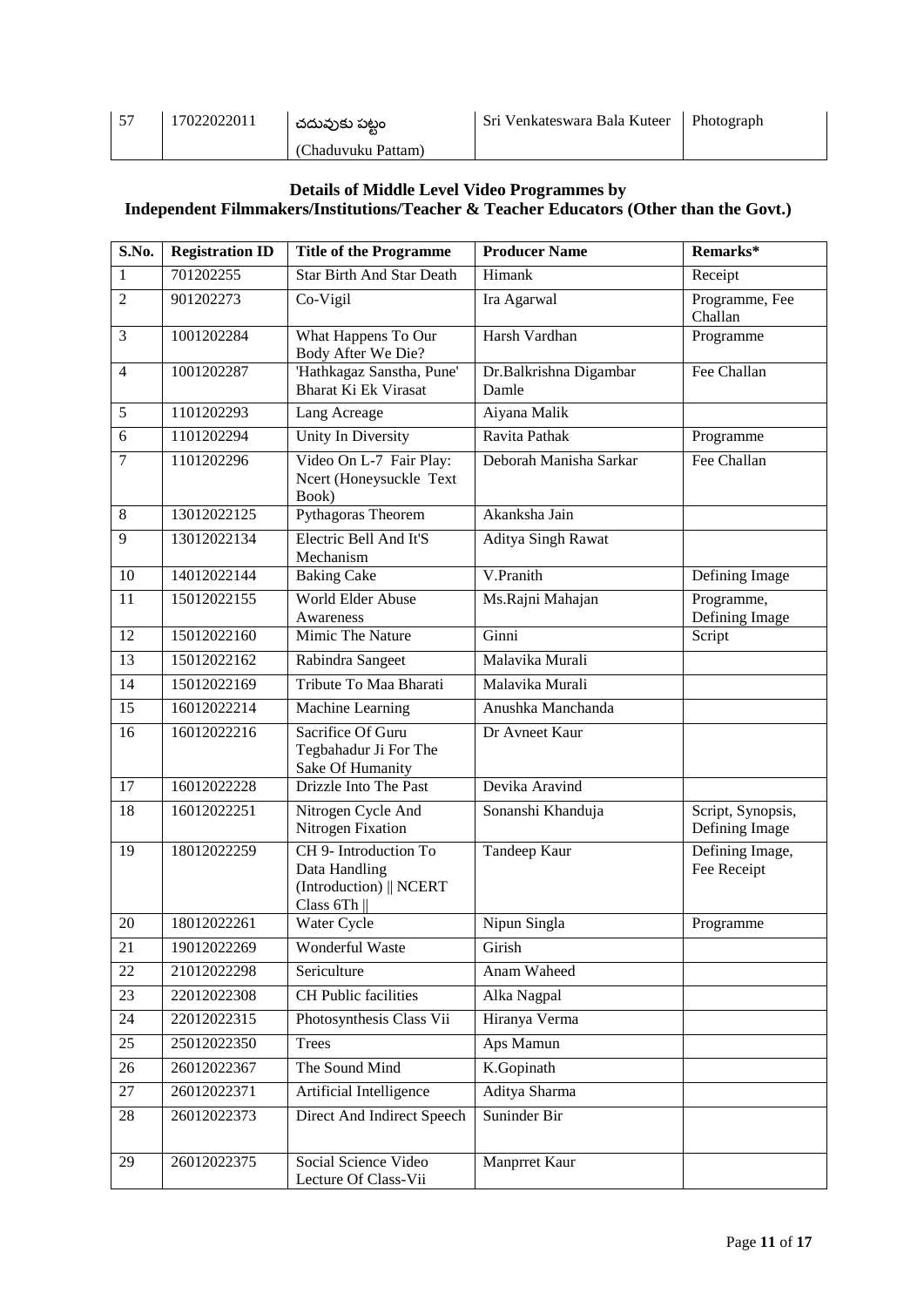| 30 | 26012022381 | ਜਮਾਤ - ਛੇਵੀਂ (ਕਵਿਤਾ - ਬਸੰਤ)                             | Manpreet Kaur                                                 |                                                     |
|----|-------------|---------------------------------------------------------|---------------------------------------------------------------|-----------------------------------------------------|
|    |             | ਵਿਆਖਿਆ                                                  |                                                               |                                                     |
| 31 | 27012022397 | <b>Types Of Colours</b>                                 | Vandhana Salaria                                              |                                                     |
| 32 | 27012022399 | Sandi                                                   | Vinod Kumar                                                   |                                                     |
| 33 | 27012022401 | <b>Algebraic Expressions</b><br>Class VII               | Mandeep Kaur                                                  |                                                     |
| 34 | 27012022408 | <b>Physical Changes Around</b><br>Us                    | Neha Grewal                                                   |                                                     |
| 35 | 27012022423 | The Monkey And The<br>Crocodile                         | Kamal Ras K                                                   |                                                     |
| 36 | 28012022436 | Health And Hygiene                                      | Sridevi Ganesan                                               |                                                     |
| 37 | 28012022438 | The Story Of Black Rice                                 | Sharmila Bhowmick                                             |                                                     |
| 38 | 28012022440 | The Great Wonders Of<br><b>Insect World</b>             | Jyothi Menon K P                                              |                                                     |
| 39 | 28012022443 | Fab Vocab-The<br>Vocabulary Enhancement<br>Programme    | Ms. Talvinder Kaur, Ms.<br>Bindu Raghav, Ms. Namrata<br>Singh |                                                     |
| 40 | 28012022454 | <b>World Energy</b><br><b>Conservation Day</b>          | Mrs.Sonia Susan Varkey                                        |                                                     |
| 41 | 28012022472 | Andaman And Nicobar<br>Islands                          | Jagjeet Singh                                                 |                                                     |
| 42 | 29012022483 | Sea Breeze & Land Breeze                                | Shikha Mahendru                                               |                                                     |
| 43 | 29012022512 | Ek Bhaarat Shresth<br><b>Bhaarat</b>                    | Abha Singh                                                    |                                                     |
| 44 | 29012022523 | VIII Science CH Light                                   | Archna Sudan                                                  |                                                     |
| 45 | 29012022546 | Del-Sik Heritage                                        | Ms. Vandana Tandon                                            |                                                     |
| 46 | 29012022554 | Everything You Want Is<br>On The Either Side Of<br>Fear | Rumkee Roy                                                    | Script                                              |
| 47 | 29012022569 | <b>Acids And Bases</b>                                  | Aps Mamun                                                     |                                                     |
| 48 | 29012022570 | Class 6: Varsha Jal<br>Sanchayan                        | Srilakshmi                                                    |                                                     |
| 49 | 29012022576 | Math - All Around Us                                    | Ancika Peruvel                                                |                                                     |
| 50 | 30012022580 | A Detailed View Of<br>Annadamangal Kabya                | Suparna Tripathy                                              | Script                                              |
| 51 | 30012022603 | <b>Fibre Fair Awards</b>                                | Sushmita Chand                                                | Programme                                           |
| 52 | 30012022608 | Fun With Magnets                                        | Samyuktha Palaniyappan                                        | script                                              |
| 53 | 30012022627 | The Squirrel Poem                                       | Hemalatha P                                                   | programme                                           |
| 54 | 30012022661 | Wake Up                                                 | Sinthiya Mhamal                                               |                                                     |
| 55 | 30012022669 | <b>Heart Book</b>                                       | Lekshmi Sankar K S                                            | programme,<br>defining image                        |
| 56 | 30012022677 | <b>Basic Things In</b><br>Mspowerpoint                  | Dany Jacob Bose                                               | Synopsis, Script,<br>Defining Image,<br>Fee Challan |
| 57 | 30012022706 | Thrissur The Cultural<br>Capital Of Gods Own<br>Country | Sree Parvathi Rajesh                                          | Synopsis,<br>Photograph,<br>Undertaking             |
| 58 | 3022022738  | Wonderful Waste                                         | Girish                                                        | Programme                                           |
| 59 | 3022022740  | <b>Getting To Know Plants</b>                           | Rujisha                                                       | Synopsis, Defining<br>Image                         |
| 60 | 12022022786 | This And These, That And<br>Those                       | Dr. N Sudha                                                   |                                                     |
| 61 | 14022022824 | Concept Of Fraction                                     | Jayanta Borpuzari                                             |                                                     |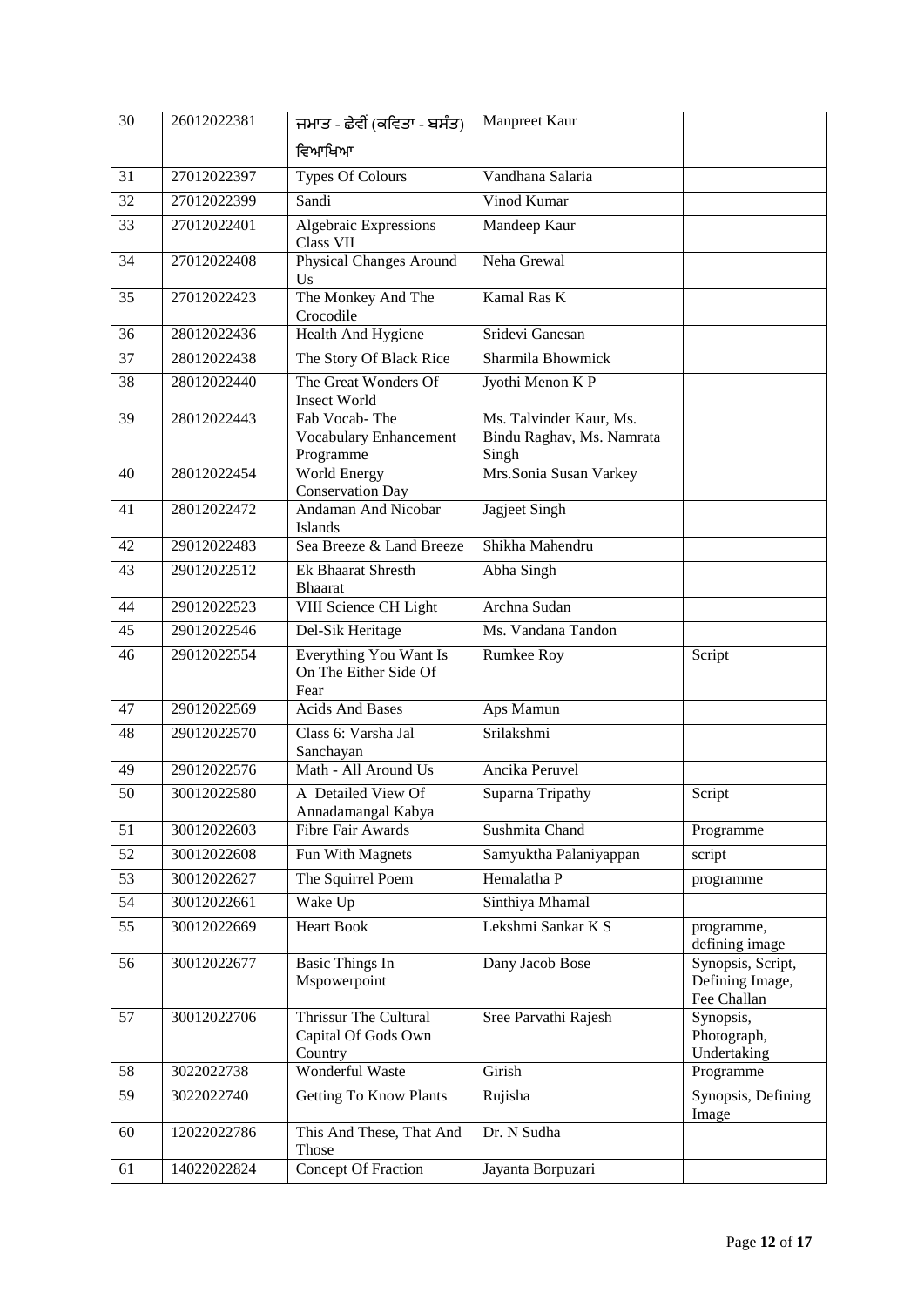| 62              | 15022022860 | It's My Right To Get<br>Education                                                      | Dr. Reshama Sanadi                   |                                                       |
|-----------------|-------------|----------------------------------------------------------------------------------------|--------------------------------------|-------------------------------------------------------|
| 63              | 15022022878 | Chidiya Ki Bacchi                                                                      | Ritu Sharma                          | Programme                                             |
| 64              | 16022022002 | A Tribute To Our Patriotic<br>Leader Bhagat Singh                                      | Priyanka                             | Synopsis, Defining<br>image, photograph,<br>signature |
| 65              | 16022022013 | Acids, Bases And Salts                                                                 | Sitalekshmi J                        |                                                       |
| 66              | 16022022017 | Air                                                                                    | Radha K                              |                                                       |
| 67              | 16022022024 | Life With Grandfather -<br>Learn With Films (Scert<br><b>Textbook Based Shortfilm)</b> | Aji K Sebastian                      |                                                       |
| 68              | 16022022025 | Jayat Jage Jayat (Konkani)                                                             | Nayana Gauns Dessai                  |                                                       |
| $\overline{69}$ | 16022022032 | The Moon                                                                               | <b>Tracy George</b>                  |                                                       |
| $\overline{70}$ | 16022022034 | Simple Pendulum                                                                        | Rashmi P Raju                        |                                                       |
| 71              | 16022022042 | <b>Mock Indian Election</b><br>System                                                  | P Ramakrishna Rao                    |                                                       |
| $\overline{72}$ | 16022022044 | My Vision @100 Years                                                                   | Nitya Maheshwari                     |                                                       |
| 73              | 16022022048 | Jungle Ke Rakhwale                                                                     | Chapaneri Nilesh R.                  |                                                       |
| 74              | 16022022061 | Nived K Shetty - The<br><b>Squirrel Rap Song</b>                                       | Nived K Shetty                       |                                                       |
| 75              | 16022022063 | <b>Structure Of The Heart</b>                                                          | Lekshmi Sankar K S                   |                                                       |
| 76              | 16022022066 | <b>Fibre Fair Awards</b>                                                               | Sushmita Chand                       |                                                       |
| $\overline{77}$ | 16022022083 | <b>Mock Indian Election</b><br>System                                                  | P Ramakrishna Rao                    |                                                       |
| 78              | 16022022084 | Kedi - Environmental<br><b>Education Beyond</b><br>Classrooms                          | Hitarth Pandya                       |                                                       |
| 79              | 16022022092 | कालो डूंगर – खावड़ा जीरो<br>मील की यात्रा                                              | Society For All Round<br>Development | Programme                                             |
| $\overline{80}$ | 16022022131 | बल                                                                                     | Dr Om Prakash Gupta                  | Fee Challan                                           |
| $\overline{81}$ | 16022022135 | स्वादिष्ट खाना                                                                         | Usha Chhabra                         |                                                       |
| 82              | 16022022161 | Poem About Trees                                                                       | Smt. S. Kamalambal                   | Script                                                |
| 83              | 16022022166 | Kadha Parayum Kakkarissi                                                               | Kishor Kallara                       |                                                       |
| 84              | 18022022001 | Yeh Deep Akela                                                                         | Dheeraj Kumar                        |                                                       |

## **Details of Secondary Level Video Programmes by Independent Filmmakers/Institutions/Teacher & Teacher Educators (Other than the Govt.)**

| S.No.          | <b>Registration ID</b> | <b>Title of the Programme</b>   | <b>Producer Name</b>   | Remarks*    |
|----------------|------------------------|---------------------------------|------------------------|-------------|
| $\vert$ 1      | 901202267              | <b>Blood Our Liquid</b>         | Sandeep Kathuria       |             |
|                |                        | Connective Tissue               |                        |             |
| $\sqrt{2}$     | 12012022123            | The Rise Of Nationalism         | Ms. Kamal Rathore      |             |
|                |                        | In Europe                       |                        |             |
| $\mathcal{E}$  | 14012022141            | Right To Clean                  | Dr.Balkrishna Digambar | Undertaking |
|                |                        | Environment                     | Damle                  |             |
| $\overline{4}$ | 15012022159            | Radio Show By Class 9Th         | Shilpa Gupta           |             |
|                |                        | <b>Students (Myth Bursters)</b> |                        |             |
| 5              | 15012022199            | <b>Buffering</b>                | Asha Priyadarsini L    |             |
| 6              | 16012022200            | Life During Corona              | Harsimran Singh        |             |
| 7              | 16012022201            | <b>Complex Tissues</b>          | Pulkit Verma           |             |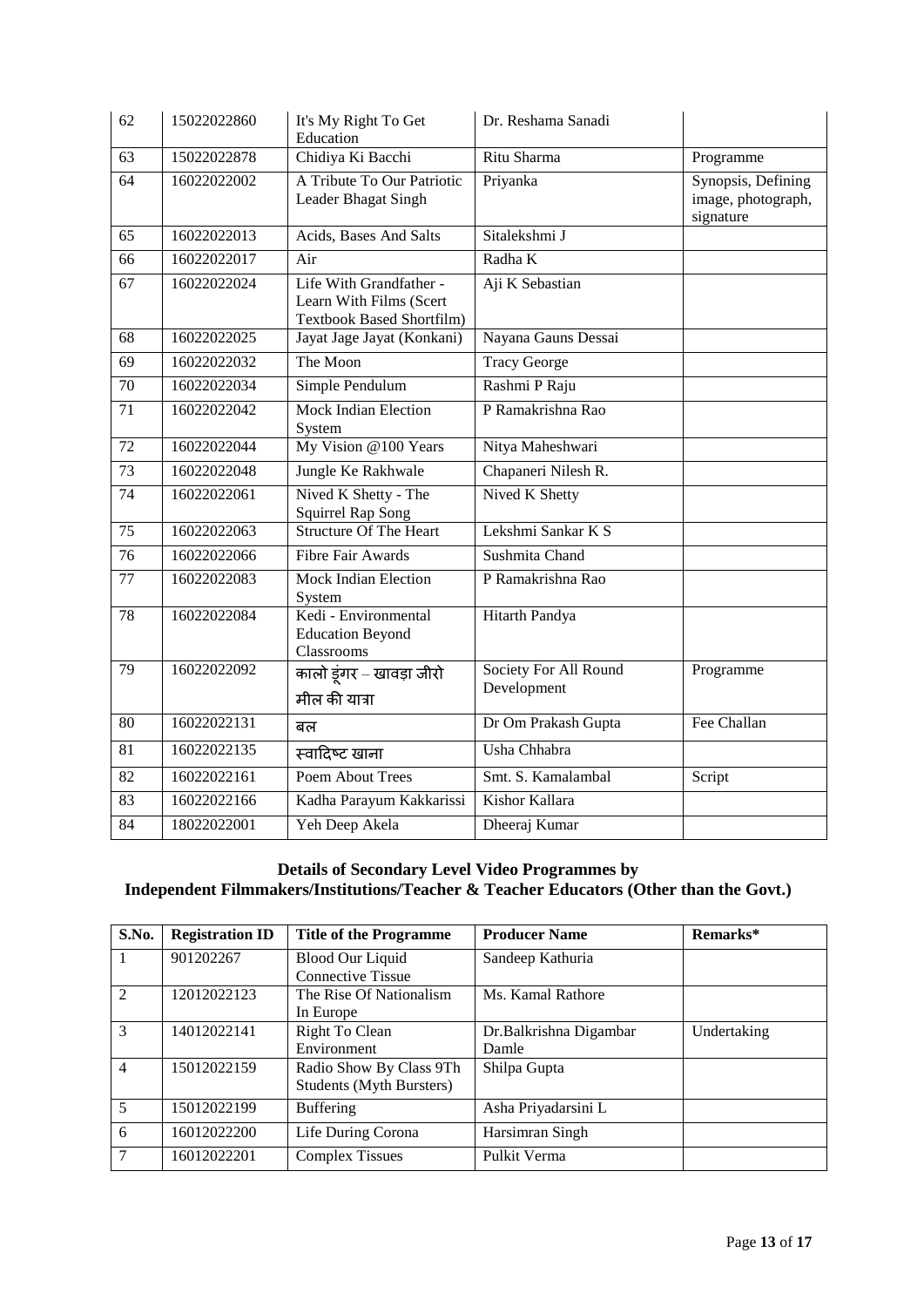| 8               | 16012022237 | The Journey Of Making<br>India Republic & Its Brave<br>Souls                                                                | Kavyul Gupta                             |                                       |
|-----------------|-------------|-----------------------------------------------------------------------------------------------------------------------------|------------------------------------------|---------------------------------------|
| 9               | 16012022247 | Our Environment Our Life                                                                                                    | Rahul Gulati                             |                                       |
| 10              | 19012022270 | A Cartoonic Sketch On<br>"Types Of Partners"                                                                                | C.K.M.N.S.S Senior<br>Secondary School   |                                       |
| 11              | 19012022273 | 'Miasma'                                                                                                                    | S.M.Sajid                                |                                       |
| 12              | 19012022277 | <b>Bumper Offer</b>                                                                                                         | S.M.Sajid                                |                                       |
| 13              | 22012022304 | Swarsudha                                                                                                                   | Ms. Mamta Dubey                          |                                       |
| $\overline{14}$ | 24012022342 | The Last Mughal(Fall Of<br>A Dynasty) And The<br>Rebellion Of 1857                                                          | Aditya V J                               | Programme                             |
| 15              | 26012022365 | Plastic Waste To Wealth                                                                                                     | K.Gopinath                               | Programme                             |
| 16              | 26012022372 | A Trip Through The<br>Digestive System                                                                                      | Komakshi Malhotra                        | Programme                             |
| 17              | 26012022383 | Reflection Of Light                                                                                                         | Kiran Augustine                          |                                       |
| 18              | 26012022388 | Olangalkkullile<br>Kanakkayangal(Document<br>ary)                                                                           | Sandhya R                                |                                       |
| 19              | 27012022398 | The Science Of Miracles                                                                                                     | T.Kempanna                               | Programme, Script<br>in English/Hindi |
| 20              | 27012022406 | Social Science Video<br>Lecture On Natural<br><b>Vegetation Class 9</b>                                                     | Shilpa Aggarwal                          | Defining Image                        |
| 21              | 27012022425 | <b>Elements Of Graphic</b><br>Design                                                                                        | Kamal Ras K                              |                                       |
| 22              | 29012022480 | <b>Understanding Projectile</b><br>Through Fun                                                                              | Nabanita Ghosh                           | Undertaking                           |
| 23              | 29012022481 | Rani Jhansi                                                                                                                 | Aps Mamun                                |                                       |
| 24              | 29012022484 | Theories Of Forgetting(<br>Class Xi-Psychology)                                                                             | Sampurna Satpathy                        |                                       |
| 25              | 29012022497 | Premchand Ke Sahitya<br>Mein Samajik Yatharth                                                                               | Jainendra Kumar Karna                    |                                       |
| 26              | 29012022505 | Development Projects Of<br>Nhai With Reference To<br>Roadways                                                               | Sricheta Majumder                        |                                       |
| 27              | 29012022506 | Volume Of A Frustum Of<br>A Right Circular Cone                                                                             | Mohammad Akbar                           | Defining Image                        |
| 28              | 29012022520 | Monopolistic Competition                                                                                                    | Manavendra Mondal                        |                                       |
| 29              | 29012022526 | Premchand Ke Sahitiya<br>Me Samajik Yatarth                                                                                 | Jainendra Kumar Karna                    |                                       |
| 30              | 29012022531 | <b>Introduction To Three</b><br>Dimensional Geometry On<br>Mathematics                                                      | Snehasis Banerjee                        | Defining Image                        |
| 31              | 29012022539 | Home Made Fire<br>Extinguisher                                                                                              | Mrs. Sumitra Gupta                       |                                       |
| 32              | 29012022561 | Ebit-Eps Analysis                                                                                                           | Manisha Bhatia                           |                                       |
| 33              | 29012022575 | Sahay                                                                                                                       | Kc International School<br>Paloura Jammu | Synopsis in<br>English/Hindi          |
| 34              | 30012022584 | A Thoughtful, Analytical<br>Voyage Through The<br>Narratives Of The Lost<br>Spring & An Elementary<br>School Classroom In A | Anindita Ghosh                           |                                       |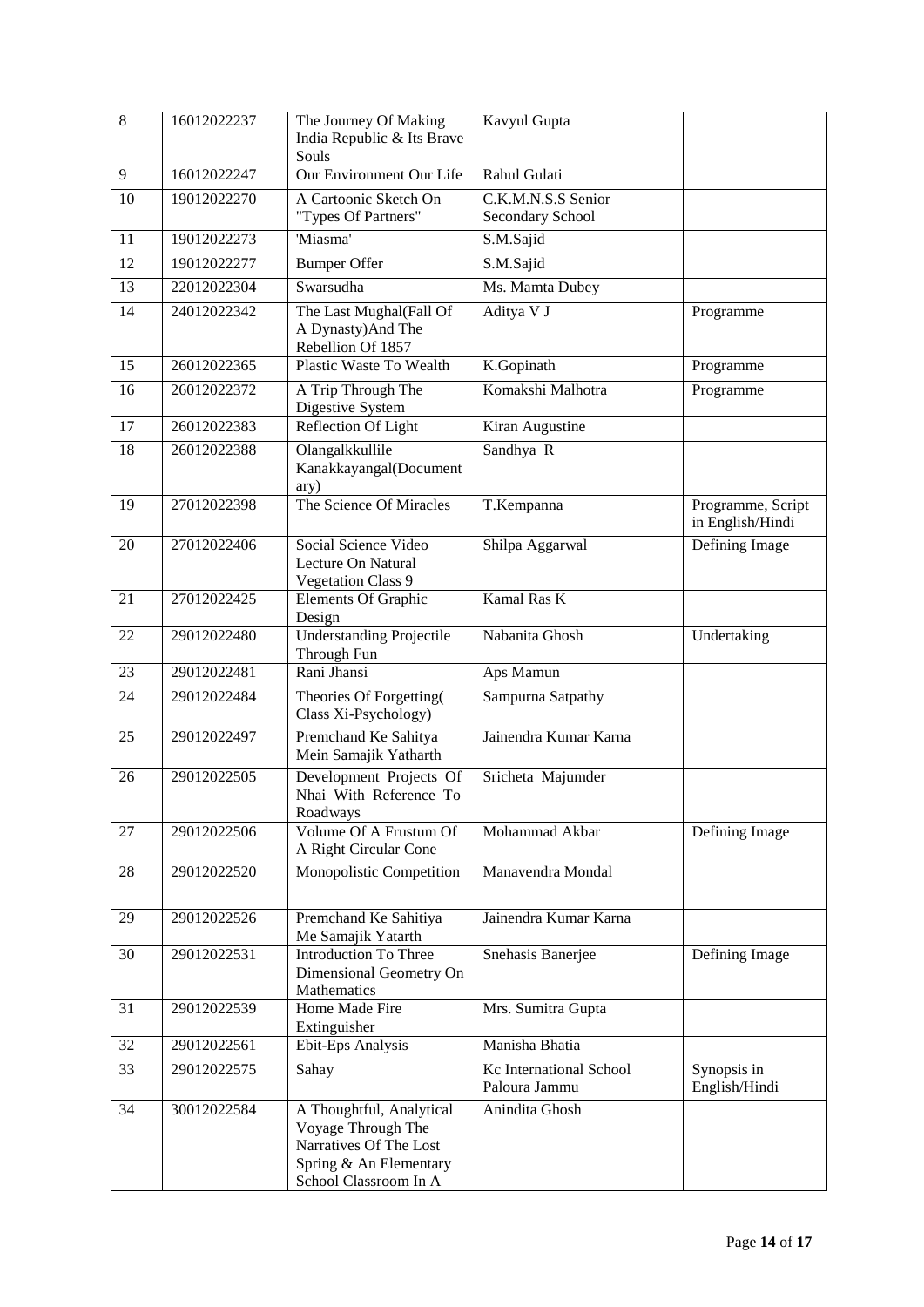|    |             | Slum                                                                                                              |                                            |                                                                             |
|----|-------------|-------------------------------------------------------------------------------------------------------------------|--------------------------------------------|-----------------------------------------------------------------------------|
|    |             |                                                                                                                   |                                            |                                                                             |
| 35 | 30012022590 | Psychology Lesson -<br><b>Understanding Adhd</b>                                                                  | <b>Ankita Ganguly</b>                      |                                                                             |
| 36 | 30012022600 | A Twist In The Tale                                                                                               | <b>Sr Liberata Fernandes</b>               |                                                                             |
| 37 | 30012022602 | Theatre In Education                                                                                              | Delhi Public School R. K<br>Puram          | Programme,<br>Defining Image                                                |
| 38 | 30012022628 | Children'S Day                                                                                                    | Ms. Sarika Hedaoo                          |                                                                             |
| 39 | 30012022633 | <b>Stress Buster</b>                                                                                              | Vaibhav Taneja                             | Synopsis in<br>English/Hindi,<br>Script in<br>English/Hindi, Fee<br>Challan |
| 40 | 31012022713 | Story In Sign Language                                                                                            | Deepanshi                                  | Script in<br>English/Hindi                                                  |
| 41 | 15022022836 | Piplantri Beti Bachao Ped<br>Lagao Beti Padao Jivan<br>Bachao                                                     | Dheeraj Kumar                              | Programme,<br>Synopsis in<br>English/Hindi                                  |
| 42 | 15022022867 | Nanhe Parindey                                                                                                    | Mr. Mukesh Kumar                           |                                                                             |
| 43 | 15022022895 | <b>Lost Spring Stories From</b><br>Stolen<br>Childhood_Flamingo_Clas<br>sxii_Englishcore_Cbse_So<br>cial Equality | Dr. Rahul Laxman Khillare                  |                                                                             |
| 44 | 15022022896 | <b>Ennittum Kanthalloor</b>                                                                                       | Kishor Kallara                             |                                                                             |
| 45 | 16022022008 | Climate Chnage - Threat<br>For Future Generation                                                                  | Er. Abdul Rashid Bhat                      |                                                                             |
| 46 | 16022022010 | Mission Ahsaas - Wetland<br>Ecosystem Restoration (A<br>Way Forward)                                              | Er. Abdul Rashid Bhat                      |                                                                             |
| 47 | 16022022012 | Rap _ Republic Day<br>Special _ Indian Armed<br>Forces _ Hindi & Hd                                               | Nitin Gupta                                |                                                                             |
| 48 | 16022022027 | Footprint                                                                                                         | St.Joseph'S Convent<br>Sr.Sec.School Sagar | synopsis                                                                    |
| 49 | 16022022035 | Are We Breathing Polluted<br>Air?                                                                                 | <b>Gurneer Kaur</b>                        |                                                                             |
| 50 | 16022022040 | Bills Of Exchange:<br>Meaning And Uses                                                                            | Bhawna Bhardwaj                            |                                                                             |
| 51 | 16022022047 | A Twist In The Tale                                                                                               | <b>Tadeu Dias</b>                          |                                                                             |
| 52 | 16022022064 | Are We Breathing Polluted<br>Air?                                                                                 | Gurneer Kaur                               |                                                                             |
| 53 | 16022022070 | <b>Working Of Institutions</b>                                                                                    | Prabhleen Singh Kalra                      |                                                                             |
| 54 | 16022022075 | <b>Stack</b>                                                                                                      | Deepa P                                    |                                                                             |
| 55 | 16022022077 | How To Make The Best<br>Out Of The Indian<br><b>Education System?</b>                                             | Aryan                                      |                                                                             |
| 56 | 16022022080 | Insertion Of Table In<br>Webpage                                                                                  | Divya P                                    |                                                                             |
| 57 | 16022022081 | The Last Chapter                                                                                                  | Sahil Sharma                               | synopsis                                                                    |
| 58 | 16022022082 | India $(a)$ 75 Azadi<br>Ka Amrit Mahotsav                                                                         | Dr Jasmeet Kaur                            | Programme                                                                   |
| 59 | 16022022086 | Lunch Break                                                                                                       | Thamanna Sol A                             |                                                                             |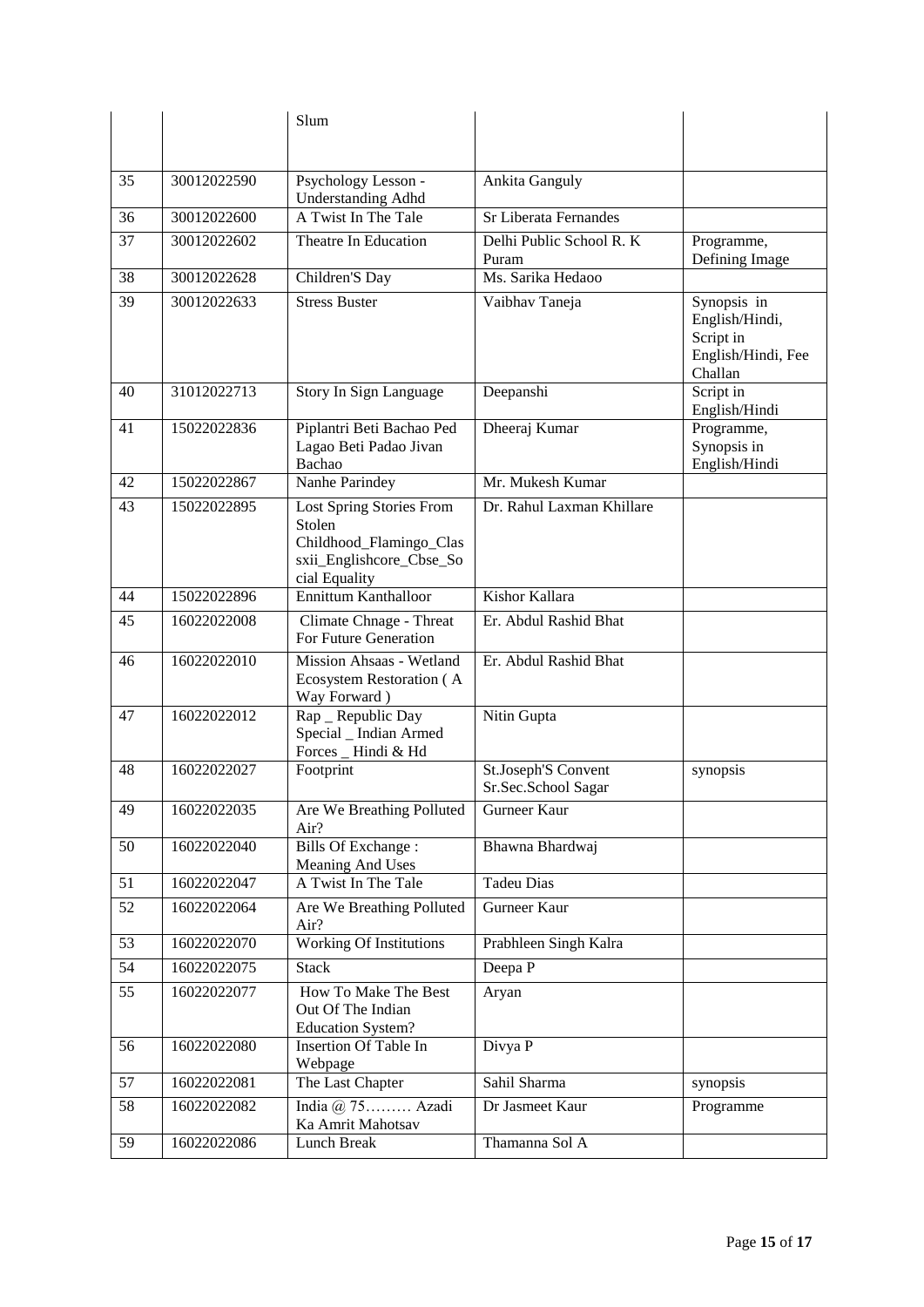| 60 | 16022022095 | Let'S Defy Stereotypes<br>And Pinkify The Tech<br>World!!!              | Vineeta Garg      | Programme        |
|----|-------------|-------------------------------------------------------------------------|-------------------|------------------|
| 61 | 16022022101 | Let'S Travel                                                            | Dhruvanshi S.Jani | Programme        |
| 62 | 16022022104 | Oradi Mukalilekku!<br>Aayiram Thazhekku!!                               | Jaya Jose Raj C L |                  |
| 63 | 16022022111 | <b>Attentional Processes</b><br>Class Xi Psychology                     | Neetu Sharma      |                  |
| 64 | 16022022125 | The Last Chapter                                                        | Sahil Sharma      | Fee Challan      |
| 65 | 16022022147 | बैल का बल ऊर्जा का हल                                                   | Aryavart Sharma   | Synopsis, Script |
| 66 | 16022022162 | Internet Ki Raah Par                                                    | Simran Kamboj     |                  |
| 67 | 16022022164 | Social Media Versus<br>Social Life                                      | Ansh Deol         |                  |
| 68 | 16022022171 | The Enemy_Vistas_Class<br>Xii_English Core_Cbse_A<br><b>Short Movie</b> | Rahul Khillare    |                  |
| 69 | 16022022176 | Soch Se Khoj Tak - Lets<br><b>Build Isomers</b>                         | Sushmita Chand    |                  |
| 70 | 16022022177 | Technology Vs Covid:<br>Rise Of An Educational<br>Era                   | Raghav Tharaney   |                  |

# **\* If the remark is**

- **1. Programme-** Your submitted programme is not successfully uploaded in online form. So kindly share the programme through email: aiceavf.prd@ciet.nic.in with the details of the category (Registration Number & Category) under which it is submitted.
- **2. Synopsis-** It is a brief write up about the programme in 150 words in word format. Please resubmit the synopsis in word format in English or Hindi with the details of the category (Registration Number & Category). Please refer to the synopsis template uploaded on CIET website.
- **3. Script-** It is a written text of a programme. Please share the script in English/Hindi and if the script is other than in English/Hindi, kindly send the original script along with the script in English/Hindi language in PDF format with the details of the category (Registration Number & Category).
- **4. Photograph of Producer-** It should be of the Producer of the programme. Please send the scanned passport size photograph of the producer with the details of the category (Registration Number & Category).
- **5. Fee Challan Proof-** It is a proof of fee payment for the application form of the festival. Please submit the proof of fee payment with the details of the category (Registration Number & Category).
- **6. Undertaking-** Please share the undertaking that the submitted programme strictly abides by the rules and regulations of the Festival, it does not violate the copyright/ intellectual property right law and agree with public screening and allow NCERT to host the programmes, if NCERT deems fit, in the public domain without any commercial interests. Also, the submitted programme will be the part of NROER and the publishing rights to CIET under license CC BY NC-ND and CC By – SA and allow NCERT to use name/photograph/audio/videos of my programmes/photographs & videos taken during the festival for social media posts.